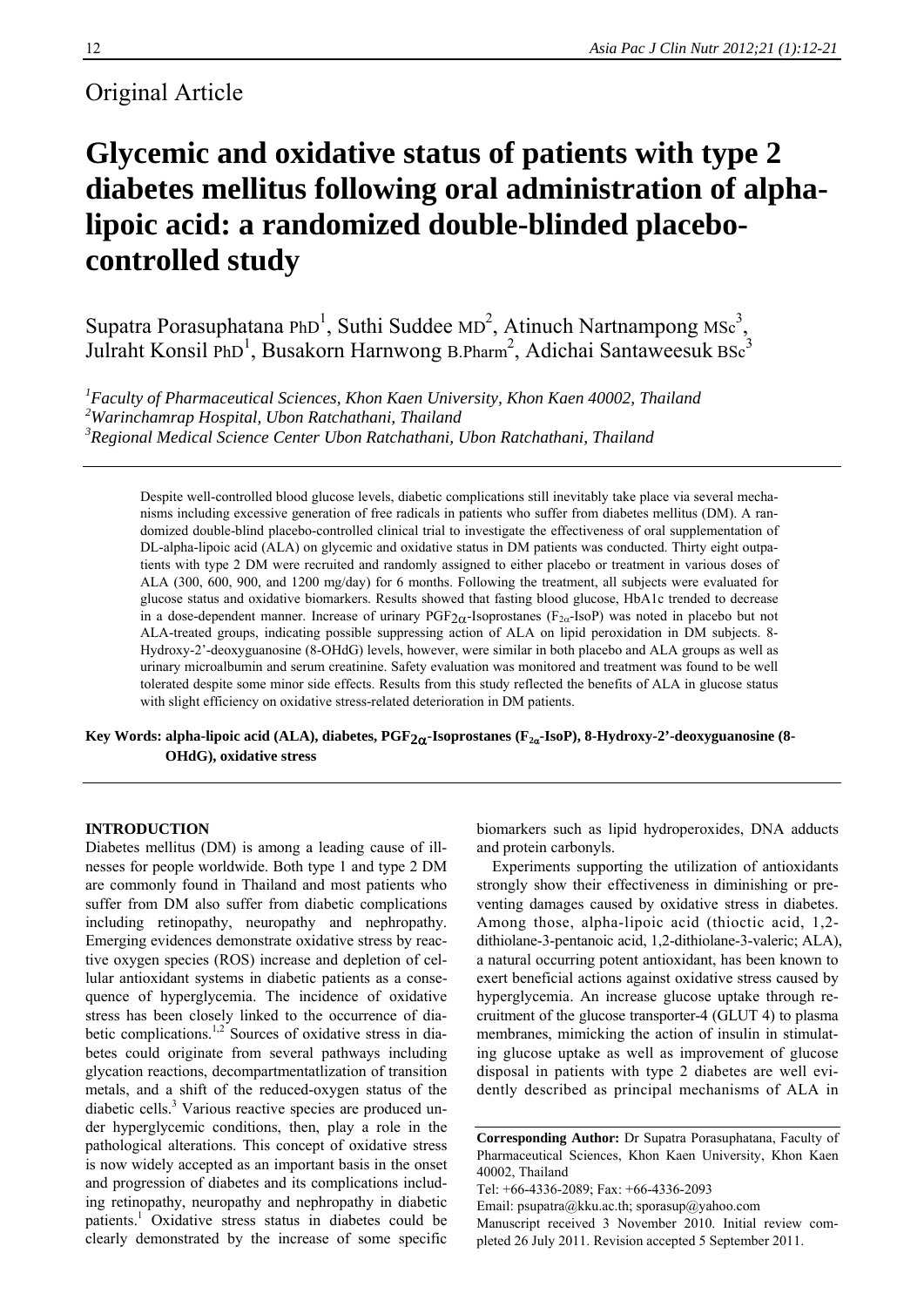diabetes.4-6 Moreover ALA is capable of inducing the synthesis of endogenous glutathione by reducing the glutathione precursor molecule cycteine to cystine.7 Together with its reduced form, dihydrolipoic acid, which also exert powerful antioxidant activity, ALA acts to scavenge free radicals, regenerate thioredoxin, vitamin C and glutathione which in turn can recycle vitamin E. Due to its powerful antioxidant properties, ALA is particularly suited to the prevention and/or treatment of diabetic complications that arise from an excess oxidative stress.

ALA has been shown to exhibit renoprotective effects in diabetic rats not only by improving glycemic control but also its antioxidant activity.<sup>8</sup> Clinical studies in humans also showed improvement in insulin sensitivity in patients with type 2 DM after oral administration of  $ALA<sub>2</sub><sup>9-11</sup>$  as well as the attenuation of proteinuria in patients with type 1 and type 2  $DM.<sup>12,13</sup>$  Administration of ALA has shown improvement in DM patients due to its antioxidative properties such as improvement in lipid profile, oxidative pattern, inflammation.<sup>14</sup> Whereas a study in adolescents with type 1 DM reported no change in clinical measurement including total antioxidant status and oxidative damage.<sup>15</sup> Therefore, the dose-response effects ALA on oxidative biomarkers as well as glycemic control in DM patients has still been inconclusive. To develop better understanding of the preventative and therapeutic potentials of ALA in diabetic complications, this randomized doubled-blind placebo-controlled study aimed to determine whether ALA is effective in controlling glycemic status and exerting antioxidant action in patients with type 2 DM by measuring its effect on glycemic control and oxidative biomarkers following a treatment period of six months.

#### **MATERIALS AND METHODS**

#### *Volunteer subjects*

Thirty eight out-patients with type 2 diabetes mellitus from the Diabetes Clinic, Warinchamrap Hospital, Thailand were enrolled in this randomized, placebo-controlled trial. Study protocol was approved by the Ethical Review Committee for Research in Human Subjects, Ministry of Public Health, Thailand and the Ethics Committee for Human Research, Khon Kaen University in accordance with the Declaration of Helsinki and the ICH-GCP. Subjects were informed about the purpose and risks of the study and informed consents were obtained prior to the initiation of the study. Inclusion criteria included glycemic status and microalbuminuria (20-200 mg/dL). Exclusion criteria were treatment with antihypertensive agents and any kind of antioxidants. Subjects were randomly divided into five groups ( $n = 7-8$  each) to receive either placebo or different doses of ALA (300, 600, 900 or 1200 mg/day) on a double-blind basis for six months along with their regular diabetic medications (metformin, glibenclamide, combined meformin and glibenclamide or chlorpropamide) and hypoglycemic drugs were periodically adjusted by physicians. Any drop out was replaced following the same inclusion and exclusion criteria. All subjects were asked to maintain their regular life style and concomitant medication including hypoglycemic medications.

#### *ALA capsules and placebo*

Racemic alpha-lipoic acid (ALA) was purchased from Degussa (Alipure®, Italy). Capsules of 300 mg ALA and placebo were formulated and manufactured by General Drugs House Co., Ltd. (Bangkok, Thailand). Specifications of ALA capsules were tested for assay for active ingredient, weight variation, and dissolution following USP26-NF21.<sup>16</sup> All products were kept in light protecting and moisture resistant containers throughout the study before given to the subjects. Subjects were instructed to take ALA or placebo capsules 30 minutes before meals followed by a glassful of water. Subjects' compliance was assessed by pill count and medication diary. Doses of ALA were divided accordingly for the dosages of 600, 900 and 1,200 mg/day. All subjects were inquired to take ALA or placebo three times per day in order to ensure the blinding process.

### *Clinical parameters*

Laboratory parameters (fasting blood glucose, microabumin, liver enzymes, lipid profiles and hematological parameters) were analyzed by Vitalab Selectra XL Chemistry Analyzer (Vital Scientific NV, Netherlands). Hemoglobin A1c (HbA1c) was analyzed with automated D- $10^{TM}$  Hemoglobin Testing System (Bio-Rad Laboratories, USA).

#### *Measurement of oxidative markers*

#### Urinary PGF<sub>2 $\alpha$ </sub>-Isoprostanes (F<sub>2 $\alpha$ </sub>-IsoP)

Standard 8-iso prostaglandin  $F_{2\alpha}$  was obtained from Cayman and dissolved in DMSO. Determination of  $F_{2\alpha}$ -IsoP in this study was carried out using LC-MS/MS as modified from Liang *et al*. <sup>17</sup> Briefly, all of the urine samples were aliquoted and stored at -80°C until analysis. The freshly thawed urines were mixed and centrifuged at 3,500 rpm for 10 min. Three milliliters of urine supernatant was applied on a C18 solid phase extraction (SPE) cartridge (Bond Elut C18; 3 CC/500 mg; Variant®, Habor City, CA, USA) previously conditioned with 5 mL of ethanol and equilibrated with 5 mL of deionized water. After washing with 5 ml of water, 5 mL of ethanol:water (5:95, v/v) and 2 mL of hexane, the cartridge was then eluted with 4 ml of ethyl acetate. The sample eluent was evaporated to dryness under a stream of nitrogen gas and reconstituted in 50  $\mu$ L of acetronitrile:water (20:80, v/v) before the injection onto a column. The LC-MS/MS analysis was carried out with an Agilent 1100 LC system consisting of a degasser, a binary pump, an autosampler and a column heater. The column outlet was coupled to an Agilent MSD ion Trap XCT mass spectrometer equipped with electrospray ionization (ESI) source. Data acquisition and mass spectrometric evaluation was carried out with Data Analysis software (Bruker). For the chromatographic separation, a Zorbax XDB-C18 column (2.1x50,  $3.5\mu$ m) with an identical guard column ( $4x10$ ,  $5\mu$ m). Mobile phase consisted of 5 mM ammonium acetate (pH 6.0) (A) and methanol:acetonitrile (5:95, v/v) (B). The HPLC separation was carried out with a solvent gradient program of 15% to 100% B within 11 min, a linear decrease from 100-15% B within 1 min. The sample was delivered at flow rate  $200 \mu l/min$ . A switch valve was used to inject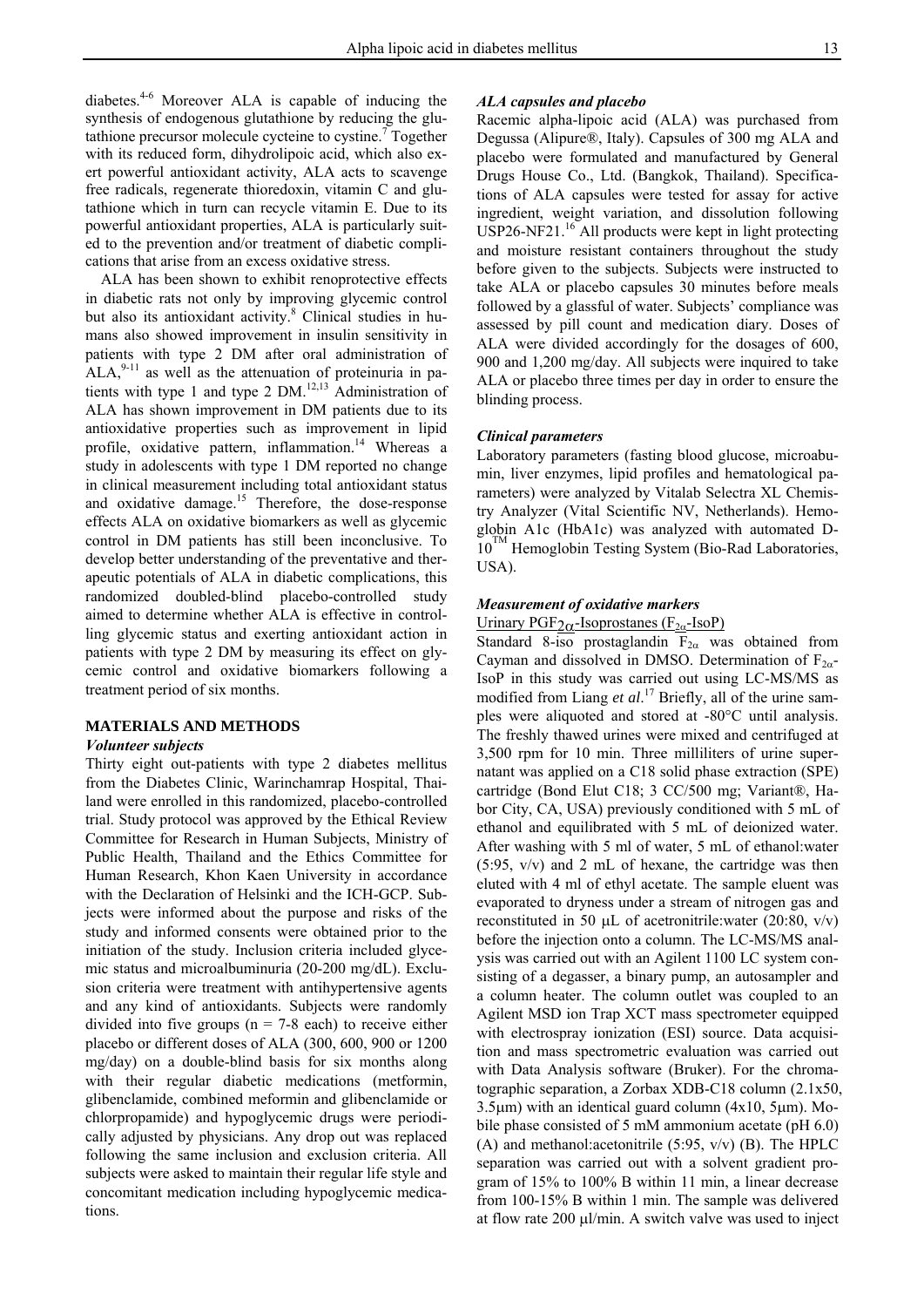only the components eluted between 7.0-9.0 min into the mass spectrometer chamber

The following parameters were employed throughout all MS experiments for ESI with negative ion polarity, the capillary voltage was set to 4.0 kV, the drying temperature to 350°C, the nebulizer pressure to 45 psi, and drying gas flow to 10 L/min. The maximum accumulation time was 400 msec, the scan speed was ultrascan mode and the fragmentation time was 40 ms. To determine the product ions of  $F_{2\alpha}$ -IsoP, the deprotonated ion ((M-H)<sup>-</sup>) at  $m/z$  353 was isolated, helium gas introduced into the trap to induce collision with analyte ions and the fragments detected over a scan range of *m/z* 150-400. The most intensive product ion was *m/z* 193. Throughout all measurement,  $F_{2\alpha}$ -IsoP was detected by multiple reaction monitoring (MRM). Full method validation was conducted under the Guideline of Industry Bioanalytical Method Validation.<sup>18</sup>

## Urinary 8-Hydroxy-2'-deoxyguanosine (8-OHdG)

Urine samples were aliquoted and stored at -80°C until analysis. The freshly thawed urines were mixed and centrifuged at  $3500 \times g$  for 10 min to precipitate solid matters. One milliliter of urine supernatant was mixed with 1 mL of 100 mM  $KH_2PO_4$  (pH 6.0) and then applied on a Varian's Bond Elut Certify cartridge previously conditioned with 10 mL methanol, 5 mL DI water and equilibrated with 10 mL of 100 mM  $KH_2PO_4$  (pH 6.0). After washing with 1 mL of 100 mM hydrochloric acid, the cartridge was dried for 5 min under full vacuum and eluted with 1 mL of 100 mM  $KH_2PO_4$  (pH 6.0):NH<sub>4</sub>OH (8:2). The sample eluent was evaporated to remove NH4OH under a stream of nitrogen gas. Samples were then subsequently injected into the HPLC-ECD system. The separation of 8- OHdG was carried out on a Phenomenex® C18 column  $(4.6\times150$  mm, 4  $\mu$ m) with an identical guard column ( $4\times10$  mm, 5 µm). Mobile phase consisted of 50 mM  $KH<sub>2</sub>PO<sub>4</sub>$  (pH 6.0), 2.5% acetronitrile, 1% methanol (solvent A) and the solvent mixture for wash step contained 50% acetronitrile and 50% methanol (solvent B).

The HPLC system consisted of a binary high pressure pump (Alltech model 105, USA) and automatic sample injector (Alltech 570, USA). The electrochemical cell was equipped with a glassy carbon working electrode operated at +0.65V versus a Ag׀AgCl reference electrode (Precision instruments model 105, France). The system was operated at 10 nA full range detection. Data acquisition was performed by PeakSimple 3.29 Software.

#### Safety monitoring

Safety evaluations of all subject volunteers were regularly monitored by local health staffs and any adverse effects were immediately reported to the doctors. A grading or severity scale is provided following the Common Terminology Criteria for Adverse Events v3.0 (CTCAE) which displays Grade 1 through 5 with unique clinical descriptions of severity.<sup>19</sup>

#### *Statistical analysis*

Values of FBG and HbA1C were expressed as mean  $\pm$ SEM whereas those of urinary  $F_2$ -isoP and 8-OHdG were expressed as median (95% confident interval (CI)). Measurements compared between pre- and post-treatment of two groups (ALA-treated group vs. placebo group) were performed by using Wilcoxon signed rank test. Kruskal-Wallis analysis of variance test was used to compare among placebo and ALA-treated group. Correlation analysis for dose-dependent effect of ALA was performed by using SPSS v.17 (Pearson correlation). A *p*value of less than 0.05 was considered significant.

## **RESULTS**

#### *Subjects' characteristics*

Table 1 showed characteristics of subjects enrolled in the study (n=38) and divided into five groups (n=7-8 each). All groups of subjects were found to be comparable in terms of means of age, period of DM and body weight despites a heterogeneity of age (44.5±0.88 years) and period of DM  $(2.07\pm0.26$  years) in each individual subject. Thirty three diabetic patients (86.8%) were prescribed hypoglycemic drugs including metformin, glibenclamide, both metformin and glibenclamide, and chlorpropamide whereas five patients (13.2%) were under nonmedication diet control. Number of patients received medications did not differ significantly in each group. All patients were diagnosed with mild diabetic nephropathy based on levels of urinary albumin concentration of their morning spot urine as microalbuminuria (20-200 mg/L).

#### *Effects on fasting blood glucose and HbA1C levels*

Fasting blood glucose (FBG) levels for all DM patients in this study were 131±4.16 mg/dL, reflecting the hyperglycemic status in this group of patients even with the control of hypoglycemic agents. After six months of treatment, FBG levels in the placebo group were found to be unchanged, whereas those levels in each ALA groups reduced during the course of treatment from month 0 to

| Table 1. Subjects' baseline characteristics |  |  |  |  |
|---------------------------------------------|--|--|--|--|
|---------------------------------------------|--|--|--|--|

| Dose $(mg/day)$ | <b>Sex</b><br>$(M/F)$ † | Age $(yr)$<br>$mean \pm SE$ | Period of DM <sup>*</sup><br>(yr) | Weight<br>(kg)  | Fasting blood glucose<br>(mg/dl) | Hypoglycemic agents<br>(M/G/B) |
|-----------------|-------------------------|-----------------------------|-----------------------------------|-----------------|----------------------------------|--------------------------------|
| Placebo $(n=8)$ | 1/7                     | $42.9 \pm 2.52$             | $1.56 \pm 0.53$                   | $59.9 \pm 2.78$ | $122 \pm 5.72$                   | 4/3/1                          |
| $300(n=8)$      | 4/4                     | $42.5 \pm 1.12$             | $1.49 \pm 0.47$                   | $65.1 \pm 1.88$ | $141 \pm 8.55$                   | 3/3/2                          |
| $600(n=8)$      | 3/5                     | $45.7 \pm 1.68$             | $1.77 \pm 0.52$                   | $61.4 \pm 2.96$ | $136 \pm 7.62$                   | 2/5/1                          |
| $900(n=7)$      | 1/6                     | $44.0 \pm 2.00$             | $3.40 \pm 0.66$                   | $65.6 \pm 5.50$ | $130 \pm 8.57$                   | 5/1/1                          |
| $1.200(n=7)$    | 1/6                     | $47.7 \pm 2.18$             | $2.33 \pm 0.57$                   | $66.4 \pm 2.35$ | $125 \pm 9.83$                   | 5/1/1                          |
| Total $(n=38)$  | 10/28                   | $44.5 \pm 0.88$             | $2.07 \pm 0.26$                   | $63.6 \pm 1.43$ | $131 \pm 4.16$                   |                                |

Results are shown as mean  $\pm$  SE (Student t-test).

† Number of male and female subjects

‡ Years since first diagnostic of diabetic mellitus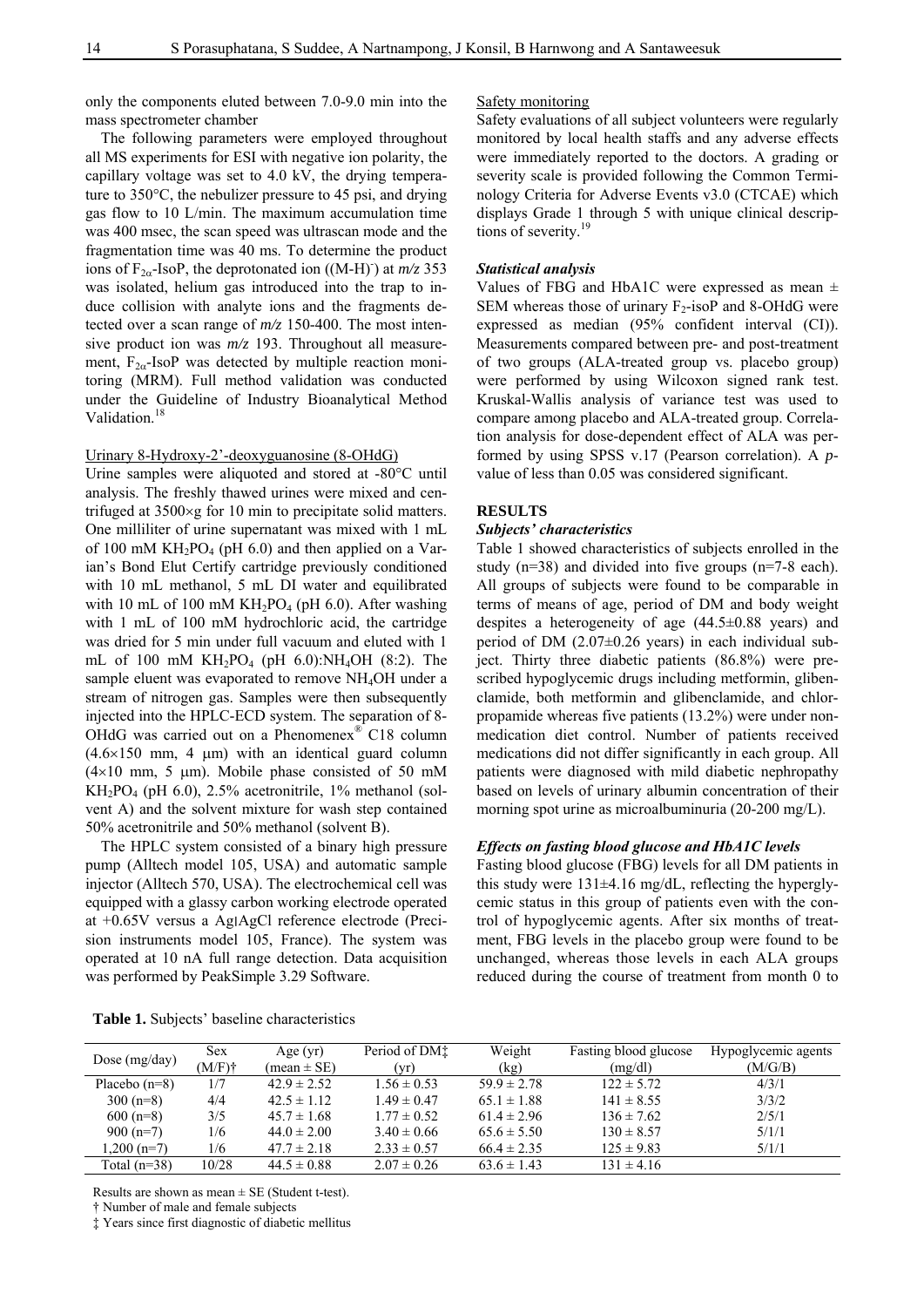

**Figure 1.** Changes of fasting blood glucose (FBG) after the administration of ALA in type 2 DM patients at various doses for six months compared to placebo. (A) Mean difference of FBG between post-treatment and pre-treatment of ALA (300, 600, 900 and 1,200 mg/d) groups and placebo group. (Mean  $\pm$  SEM); significant correlation of ALA doses ( $p = 0.004$ ). (B) FBG levels in type 2 DM patients when all subjects in ALA groups were 'pooled' as 'ALA-treated' group and compared to placebo (data were presented as mean ± SEM; significant different from placebo group \* *p*<0.05)

month 6. Average means of differences between posttreatment and pre-treatment (average values at month 6 minus values at month 0) from each group were plotted and shown in Figure 1A. Only placebo group exhibited the increase of mean FBG at Month 6. Mean different values of FBG were found to be significantly correlated  $(p = 0.004)$  with ALA doses, confirming dose-dependent effect of ALA in reducing FBG. When all patients in ALA groups were pooled and compared to the placebo treated group, there was a significant difference in the change of FBG  $(p<0.05)$  (Figure 1B).

Similar circumstances were also observed with HbA1C. Baseline levels in ALA and placebo groups were considerably comparable with wide range of variations. After treatment with ALA for six months, only mean difference of HbA1C in the placebo group increased while the values of all ALA treatment groups were in minus ranges (less than zero), indicating the reduction of HbA1C following the administration of ALA. Due to the small sample size and high variations among the subjects, the changes between pre- and post-treatment in each group

failed to reach a statistical significance. Only when all patients in the ALA groups were pooled and compared to the placebo group, was a significant difference in the change of HbA1C then observed  $(p<0.05)$  (Figure 2B). Significant correlation ( $p = 0.011$ ) between ALA doses and HbA1C also confirmed dose-dependent effect of ALA on glycemic control in DM patients.

## *Effects on oxidative markers: Urinary F<sub>2<i>α*</sub>-isoP and 8-*OHdG*

By combining the C18 SPE sample preparation and LC-MS/MS determination of urinary  $F_{2\alpha}$ -isoP, we were able to detect the amount of  $F_2$ -isoP in the urine samples with limit of detection as low as 0.2 ng/mL. Method validation was fully performed in compliance with the guideline as indicated in Materials and Methods. The measurement of urinary  $F_{2\alpha}$ -isoP in diabetic patients showed comparable levels in all groups prior to the supplementation of ALA or placebo. Those levels were also found to be insignificantly different among male and female subjects. After six months of the treatment, no significant difference in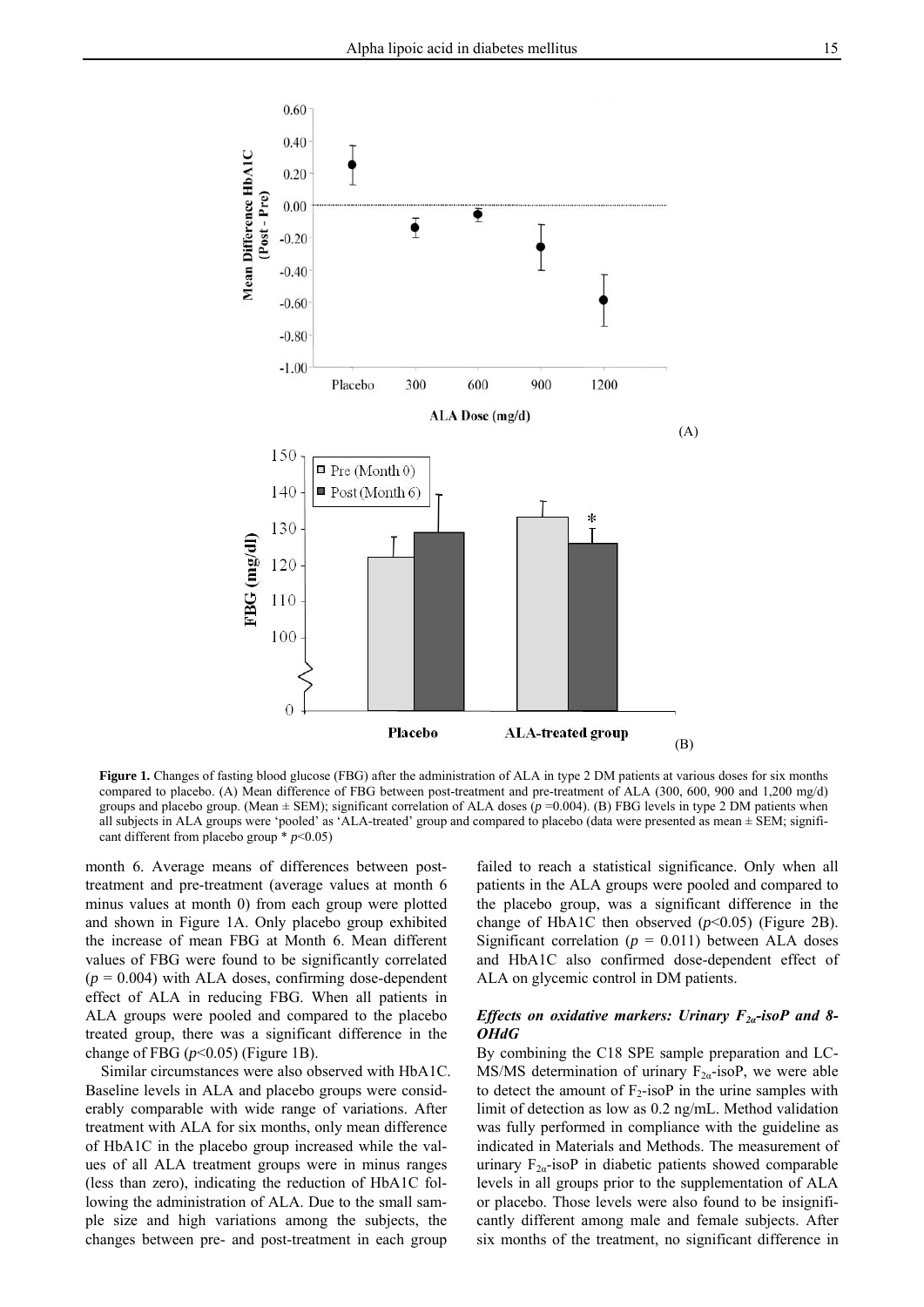

**Figure 2.** Changes of hemoglobin A1C (HbA1C) after the administration of ALA in type 2 DM patients at various doses for six months compared to placebo. (A) Mean difference of HbA1C between post-treatment and pre-treatment of ALA (300, 600, 900 and 1,200 mg/d) groups and placebo group. (Mean±SEM); significant correlation of ALA doses ( $p=0.011$ ). (B) HbA1C levels in type 2 DM patients when all subjects in ALA groups were 'pooled' as 'ALA-treated' group and compared to placebo (data were presented as mean±SEM; significant different from placebo group  $*$   $p$ <0.05)

changes of urinary  $F_{2\alpha}$ -isoP was seen with the administration of either ALA or placebo when compared between pre- and post-treatment. The levels of urinary  $F_{2\alpha}$ -isoP in all ALA-treated groups, however, increased in the placebo group (median; 728.32 vs. 1,624.27 pg/mg creatinine for pre- vs. post-treatment) (Figure 3).

The other oxidative biomarker conducted in this study was urinary 8-OHdG as determined by HPLC-ECD. Figure 4 illustrates the levels of 8-OHdG before and after ALA treatment compared to the placebo group. After six months, we observed a constant level in median values of urinary 8-OHdG in the placebo group compared between month 0 and month 6. Even though there was no significant difference in changes of urinary 8-OHdG levels in the ALA groups following the treatment period, the levels of 8-OHdG showed slight reductions in median values. No significant correlation was obtained between both oxidative biomarkers (urinary  $F_2$ -isoP and 8-OHdG) and other parameters (FBG, HbA1C, serum creatinine, urinary creatinine, urinary microalbumin and lipid profiles)

## *Other clinical parameters*

Data on the clinical outcomes of the DM subjects (serum creatinine, urinary creatinine, microalbumin, lipid profiles) were not different among the placebo and the ALAtreated groups when compared after the six-month trial period. However, liver function enzymes (alanine aminotransferase; ALT and aspatate aminotransferase; AST) slightly but not significantly reduced in the ALA-treated groups in a dose-dependent manner (data not shown). Levels of urinary microalbumin were found to be reduced in all groups, including the placebo group.

#### *Safety*

Most participants in this study found the intervention to be well tolerated, despite the fact that some minor adverse effects were identified and recorded as possible adverse effects caused by ALA. One patient (2.63%) voluntarily dropped out from the study due to anorexia, two patients (5.26%) reported skin rash. Those two adverse events were categorized as Grade 2 and Grade 1 based on CTCAE, respectively. Some patients reported bitter taste in the throat after swallowing ALA capsules.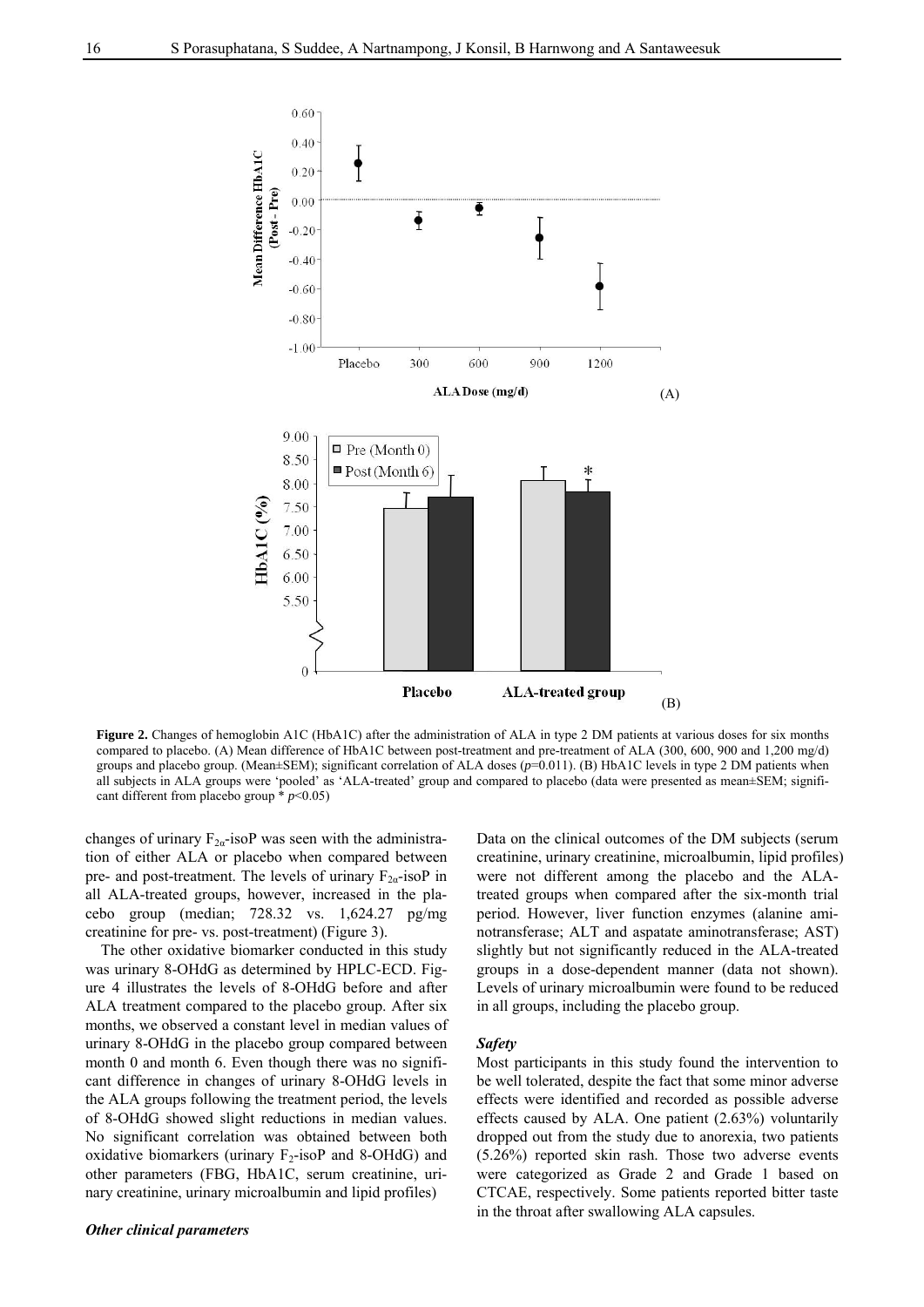

**Figure 3.** Distribution of urinary F2-isoP levels in type 2 DM patients before and after six months of ALA and placebo administration. The lower and upper edges of the boxes are the  $25<sup>th</sup>$  and  $75<sup>th</sup>$  percentile, respectively. The black eclipses and lines within the boxes indicate means and medians, respectively. The lower and upper bars represent the 10<sup>th</sup> and 90<sup>th</sup> percentile. Individual values above the 90<sup>th</sup> percentile are shown as  $(\blacksquare)$ . The median notches of the boxes are 95% confident interval.

## **DISCUSSION**

This randomized double-blind placebo controlled study demonstrated the effects of oral administration of ALA ranging from 300 mg/day to 1,200 mg/day for 6 months in patients with type 2 DM. We examined both glycemic parameters – fasting blood glucose (FBG),  $HbA1C - as$ well as two reliable oxidative biomarkers – urinary  $F_2$ isoP and 8-OHdG – in type 2 DM patients who constantly took hypoglycemic drugs or were under diet control.

Hyperglycemia is the most pronounced mechanism in the pathogenesis of diabetic complications, which has been evidently linked to the elevation of free radicals and depletion of antioxidants in diabetic patients. Results from the administration of antioxidant appear to prove the pathogenic concept of occurrence of oxidative stress leading to diabetic complications. Our study showed a decreasing trend of blood glucose following the administration of ALA ranging from dose 300 mg/day to 1,200 mg/day, and only the placebo group exhibited a slight increase in both FBG and HbA1C after the six-month

period. From the results of this study, we did not achieve statistical significant in changes of both FBG and HbA1C when compared between pre- and post-treatment. It is likely due to a small number of subjects in each group and high variation of the values. However, results clearly showed a dose-dependently decline in both glycemic parameters and only reached significant value when compare between the placebo group with pooled treatment groups. Similar result was reported by Morcos, *et al*, in which, after 18 months of ALA treatment (600 mg/day),  $16$ an increase of HbA1C was seen in the control but not ALA treated groups. Our study confirmed previous finding with additional information of dose-response effect of ALA on HbA1c.

Since insulin-resistance in peripheral tissues or impaired insulin secretion are associated with pathogenesis of type 2 DM, the main possible target to normalize glycemia and glucose homeostasis is then to enhance insulin action through the increase of glucose uptake via glucose transporter. Metformin, a antidiabetic drug, is one of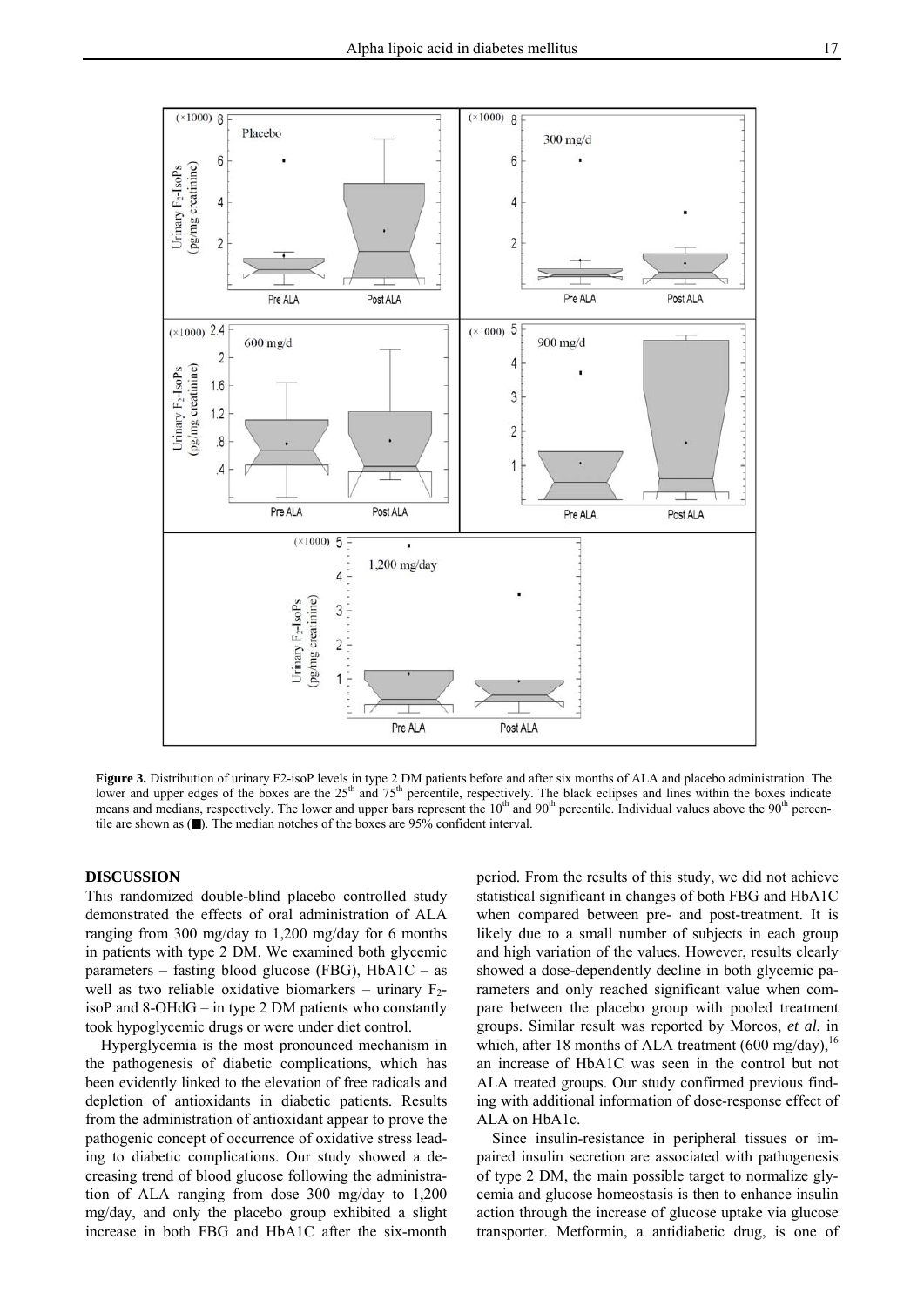

Figure 4: Distribution of urinary 8-OHdG levels in type 2 DM patients before and after six months of ALA and placebo administration. The lower and upper edges of the boxes are the 25<sup>th</sup> and 75<sup>th</sup> percentile, respectively. The black eclipses and lines within the boxes indicate means and medians, respectively. The lower and upper bars represent the  $10<sup>th</sup>$  and  $90<sup>th</sup>$  percentile. Individual values above the  $90<sup>th</sup>$ percentile are shown as  $(\blacksquare)$ . The median notches of the boxes are 95% confident interval.

those agents found to mainly act to control blood glucose by increasing glucose transporter 4 (GLUT4) mRNA expression,<sup>20</sup> providing effective mechanism for diabetes treatment. For ALA, its hypoglycemic action has also been well documented.<sup>8,21,22</sup> It is postulated to be due to its action to engage the insulin-signaling pathway by enhancing muscle GLUT4 protein content, $2^{\overline{1}}$  as well as increasing GLUT4 translocation to cell membranes which accelerates glucose uptake into muscle and fat cells.<sup>23</sup> Therefore, it is likely that administration of ALA in DM patients who take metformin can be favorable for blood glucose controlling via the action through GLUT4.

Besides ALA action through GLUT4, oral administration of ALA was also reported to increase peripheral insulin sensitivity in DM type 1 patients<sup>11</sup> and improve the impairment of endothelial function caused by hyperglycemia.24 Changes of glycemic control by ALA treatment appear to be a delayed process and not responsive to low dose of ALA (eg, 300 mg/day). Hahm *et al* reported unchanged of blood glucose and HbA1c in DM patients who

received 300 mg/day ALA for 8 weeks.<sup>25</sup> In our study, a slight increase in FBG and HbA1C were obtained from the placebo group but not in ALA treatment groups, including 300 mg/day group, confirming the ability of ALA to maintain blood glucose levels even at low dose if taken for a certain period of time.

Urinary  $F_2$ -isoP, a specific biomarker of lipid peroxidation in human, was determined in this study to indicate the oxidative stress condition in type 2 DM patients both before and after ALA treatment with an acceptance of its reliability for the assessment of *in vivo* effects of antioxidants as well as a risk marker of diabetes.<sup>26</sup> We chose to measure the levels of urinary  $F_{2\alpha}$ -IsoP, instead of plasma  $F_{2a}$ -IsoP, to reflect systemic oxidative stress in the correlation with progressive diabetic nephropathy. This was due to the reason that increased production of  $F_{2a}$ -IsoP in the body did not lead to an increase in plasma  $F_{2\alpha}$ -IsoP levels because of an increased elimination of this metabolite, and therefore and increased excretion in urine.<sup>27</sup> While the levels of urinary  $F_{2\alpha}$ -isoP were found to be un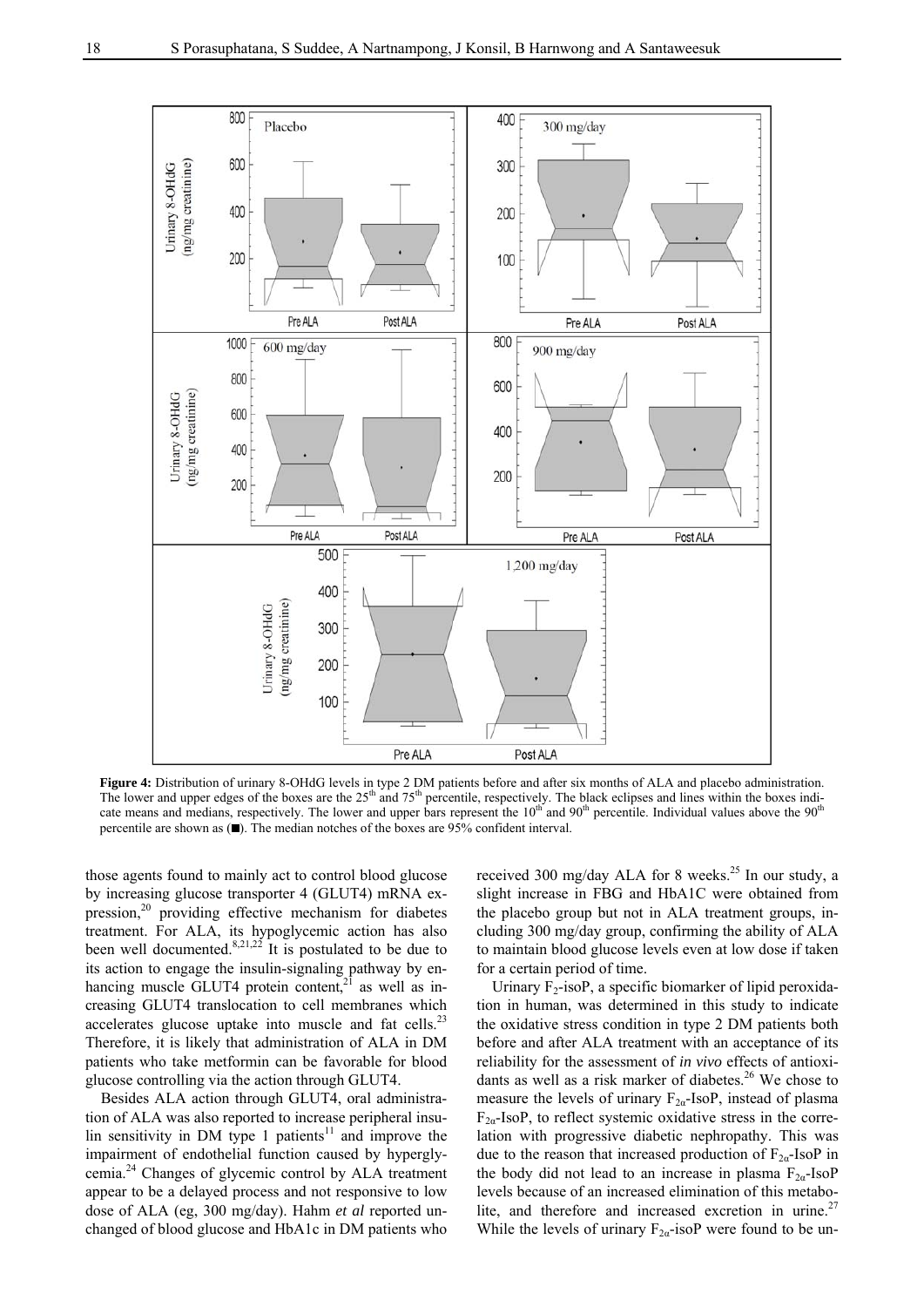changed in the ALA groups, the levels in the placebo group appeared to increase by approximately twofold (median values), indicating the possible effect of ALA to suppress the occurrence of lipid peroxidation in type 2 DM. However, the absence of a significant difference from this data could be presumably due to high variations of urinary  $F_{2\alpha}$ -isoP levels in the participating subjects.

The increased amount of 8-OHdG as a marker of oxidative DNA damage due to hyperglycemic status was also reported to be elevated in both plasma and tissues of streptozotocin diabetic  $\text{rats}^{28}$  and accepted as a predictive factor for the progression of diabetic nephropathy.<sup>29</sup> Our preliminary results showed an approximate two-folds increase in the urinary 8-OHdG in diabetic patients, when compared to healthy non-diabetic subjects (data not shown), confirming the enhancement of oxidative damage to DNA in diabetic patients. However, there were no significant differences in urinary 8-OHdG levels in DM patients who received either ALA or placebo. Similar results were previously shown in adolescents with type 1 diabetes mellitus in which no significant change in oxidative damage was observed following the supplementation of ALA for 3 months.<sup>30</sup> Despite the extended treatment period and numerous information on antioxidant action of ALA, the absence of a potential effect against DNA damage as a result of ALA in this study could be accounted for limited ability of ALA to cope with continuous production of ROS during chronic hyperglycemia in diabetic patients.

Even though allergic skin reactions and possible hypoglycemia in diabetic patients with ALA doses over 2,000  $mg/day$  were previously reported,<sup>31</sup> we found minor skin rash (Grade 1, CTCAE) in two patients (5.26%) in which one patient voluntarily continued until the completion of the trial and the other patient dropped out. Upon taking oral antihistamine, the skin rash completely disappeared within one day. Other complains included loss of appetite as well as a bitter taste in the throat when swallowing the capsules. During the course of study, anti-diabetic drug regimens were accordingly adjusted by physicians and any hypoglycemic signs were not observed. In this study, we were unable to demonstrate a positive correlation between levels of oxidative markers and glycemic status of the subjects despite the demonstration of the correlation in other studies. $32$  Explanation can be achieved via the fact that the numbers of subjects in each group were quite small. Due to the short half-life of ALA ( $t\frac{1}{2} \sim 30$  min),  $^{33}$ we expected a greater outcome of inhibitory actions of ALA supplementation against oxidative stress in daily multiple doses regimens. However, repeated doses of ALA (two or three times per day when dosages were divided) did not demonstrate this long-lasting achievement.

By conducting a placebo-controlled trial, we were able to demonstrate a comparison between DM subjects who received ALA and those who did not (placebo group). Overall ALA effects in DM patients suggested a clear dose-response relationship and the highest dosage examined in this study (1,200 mg/d) was the most preferable for glycemic control, despite the lack of statistical significance for oxidative biomarkers. DM subjects who received this dosage were evidently beneficial from ALA administration during the course of hypoglycemic agents.

In conclusion, this present study demonstrated that oral treatment of ALA could help improve glycemic status and iss slightly effective against oxidative stress in Thai patients with type 2 DM when compared to placebo with tolerable minor adverse events. The in-trend reduction of FBG and HbA1C in a dose-dependent manner (ranging from 300-1,200 mg/day) appeared to reflect advantageous action of ALA during a regular course of anti-diabetic drug regimens. Results also provide more constructive information for the use of ALA as an adjuvant therapy in type 2 DM patients who constantly take oral hypoglycemic agents. However, more patients may need to be recruited in this study to overcome high variation among subjects.

#### **ACKNOWLEDGEMENTS**

Authors would like to acknowledge financial supports from the Commission on Higher Education, the Thailand Research Fund (TRF) (MRG4780213) and Cerebos (Thailand) Co., Ltd. We are grateful to all volunteer subjects who participated in this study, to staffs at Warinchamrap Hospital, Ubonratchathani, for their valuable supports in conducting the clinical research, to Dr. Sureerat Prachaktham (General Drugs House, Co., Ltd) for preparing ALA and placebo capsules used throughout this study, and to the Regional Medical Science Center Khon Kaen for allowing us to access to an LC-MS/MS.

#### **AUTHOR DISCLOSURES**

None of the authors (SP, SS, AN, JK, BH and AS) report any conflict of interest with respect to the current study.

#### **REFERENCES**

- 1. [Rösen P, Nawroth PP, King G, Möller W, Tritschler HJ,](https://www.researchgate.net/publication/11916760_The_role_of_oxidative_stress_in_the_onset_and_progression_of_diabetes_and_its_complications_a_summary_of_a_Congress_Series_sponsored_by_UNESCO-MCBN_the_American_Diabetes_Association_and_the_German_Dia?el=1_x_8&enrichId=rgreq-b9e146b9-b45c-45b7-9778-77e0fcb910e2&enrichSource=Y292ZXJQYWdlOzIyMTg3MDUyODtBUzoyMzg5NDA4NTA0ODcyOTdAMTQzMzk3OTM0Njc5OA==) [Packer L. The role of oxidative stress in the onset and pro](https://www.researchgate.net/publication/11916760_The_role_of_oxidative_stress_in_the_onset_and_progression_of_diabetes_and_its_complications_a_summary_of_a_Congress_Series_sponsored_by_UNESCO-MCBN_the_American_Diabetes_Association_and_the_German_Dia?el=1_x_8&enrichId=rgreq-b9e146b9-b45c-45b7-9778-77e0fcb910e2&enrichSource=Y292ZXJQYWdlOzIyMTg3MDUyODtBUzoyMzg5NDA4NTA0ODcyOTdAMTQzMzk3OTM0Njc5OA==)[gression of diabetes and its complications: a summary of a](https://www.researchgate.net/publication/11916760_The_role_of_oxidative_stress_in_the_onset_and_progression_of_diabetes_and_its_complications_a_summary_of_a_Congress_Series_sponsored_by_UNESCO-MCBN_the_American_Diabetes_Association_and_the_German_Dia?el=1_x_8&enrichId=rgreq-b9e146b9-b45c-45b7-9778-77e0fcb910e2&enrichSource=Y292ZXJQYWdlOzIyMTg3MDUyODtBUzoyMzg5NDA4NTA0ODcyOTdAMTQzMzk3OTM0Njc5OA==) [congress series sponsored by UNESCO-MCBN, the Ameri](https://www.researchgate.net/publication/11916760_The_role_of_oxidative_stress_in_the_onset_and_progression_of_diabetes_and_its_complications_a_summary_of_a_Congress_Series_sponsored_by_UNESCO-MCBN_the_American_Diabetes_Association_and_the_German_Dia?el=1_x_8&enrichId=rgreq-b9e146b9-b45c-45b7-9778-77e0fcb910e2&enrichSource=Y292ZXJQYWdlOzIyMTg3MDUyODtBUzoyMzg5NDA4NTA0ODcyOTdAMTQzMzk3OTM0Njc5OA==)[can Diabetes Association and the German Diabetes Society.](https://www.researchgate.net/publication/11916760_The_role_of_oxidative_stress_in_the_onset_and_progression_of_diabetes_and_its_complications_a_summary_of_a_Congress_Series_sponsored_by_UNESCO-MCBN_the_American_Diabetes_Association_and_the_German_Dia?el=1_x_8&enrichId=rgreq-b9e146b9-b45c-45b7-9778-77e0fcb910e2&enrichSource=Y292ZXJQYWdlOzIyMTg3MDUyODtBUzoyMzg5NDA4NTA0ODcyOTdAMTQzMzk3OTM0Njc5OA==)  [Diabetes Metab Res Rev 2001;17:189-212.](https://www.researchgate.net/publication/11916760_The_role_of_oxidative_stress_in_the_onset_and_progression_of_diabetes_and_its_complications_a_summary_of_a_Congress_Series_sponsored_by_UNESCO-MCBN_the_American_Diabetes_Association_and_the_German_Dia?el=1_x_8&enrichId=rgreq-b9e146b9-b45c-45b7-9778-77e0fcb910e2&enrichSource=Y292ZXJQYWdlOzIyMTg3MDUyODtBUzoyMzg5NDA4NTA0ODcyOTdAMTQzMzk3OTM0Njc5OA==)
- 2. [Ceriello A. New insights on oxidative stress and diabetic](https://www.researchgate.net/publication/10785607_New_Insights_on_Oxidative_Stress_and_Diabetic_Complications_May_Lead_to_a_Causal_Antioxidant_Therapy?el=1_x_8&enrichId=rgreq-b9e146b9-b45c-45b7-9778-77e0fcb910e2&enrichSource=Y292ZXJQYWdlOzIyMTg3MDUyODtBUzoyMzg5NDA4NTA0ODcyOTdAMTQzMzk3OTM0Njc5OA==) [complications may lead to a "casual" antioxidant therapy.](https://www.researchgate.net/publication/10785607_New_Insights_on_Oxidative_Stress_and_Diabetic_Complications_May_Lead_to_a_Causal_Antioxidant_Therapy?el=1_x_8&enrichId=rgreq-b9e146b9-b45c-45b7-9778-77e0fcb910e2&enrichSource=Y292ZXJQYWdlOzIyMTg3MDUyODtBUzoyMzg5NDA4NTA0ODcyOTdAMTQzMzk3OTM0Njc5OA==)  [Diabetes Care 2006;26:1589-96.](https://www.researchgate.net/publication/10785607_New_Insights_on_Oxidative_Stress_and_Diabetic_Complications_May_Lead_to_a_Causal_Antioxidant_Therapy?el=1_x_8&enrichId=rgreq-b9e146b9-b45c-45b7-9778-77e0fcb910e2&enrichSource=Y292ZXJQYWdlOzIyMTg3MDUyODtBUzoyMzg5NDA4NTA0ODcyOTdAMTQzMzk3OTM0Njc5OA==)
- Packer L, Kraemer K, Rimbach G. Molecular aspects of [lipoic acid in the prevention of diabetes complications. Nu](https://www.researchgate.net/publication/11669443_Molecular_Aspects_of_Lipoic_Acid_in_the_Prevention_of_Diabetes_Complications?el=1_x_8&enrichId=rgreq-b9e146b9-b45c-45b7-9778-77e0fcb910e2&enrichSource=Y292ZXJQYWdlOzIyMTg3MDUyODtBUzoyMzg5NDA4NTA0ODcyOTdAMTQzMzk3OTM0Njc5OA==)[trition 2001;18:888-95.](https://www.researchgate.net/publication/11669443_Molecular_Aspects_of_Lipoic_Acid_in_the_Prevention_of_Diabetes_Complications?el=1_x_8&enrichId=rgreq-b9e146b9-b45c-45b7-9778-77e0fcb910e2&enrichSource=Y292ZXJQYWdlOzIyMTg3MDUyODtBUzoyMzg5NDA4NTA0ODcyOTdAMTQzMzk3OTM0Njc5OA==)
- 4. [Estrada DE, Ewart HS, Tsakiridis T, Volchuk A, Ramlal T,](https://www.researchgate.net/publication/14285508_Stimulation_of_Glucose_Uptake_by_the_Natural_Coenzyme_-Lipoic_AcidThioctic_Acid_Participation_of_Elements_of_the_Insulin_Signaling_Pathway?el=1_x_8&enrichId=rgreq-b9e146b9-b45c-45b7-9778-77e0fcb910e2&enrichSource=Y292ZXJQYWdlOzIyMTg3MDUyODtBUzoyMzg5NDA4NTA0ODcyOTdAMTQzMzk3OTM0Njc5OA==)  [Tritschler H et al. Stimulation of glucose uptake by the nat](https://www.researchgate.net/publication/14285508_Stimulation_of_Glucose_Uptake_by_the_Natural_Coenzyme_-Lipoic_AcidThioctic_Acid_Participation_of_Elements_of_the_Insulin_Signaling_Pathway?el=1_x_8&enrichId=rgreq-b9e146b9-b45c-45b7-9778-77e0fcb910e2&enrichSource=Y292ZXJQYWdlOzIyMTg3MDUyODtBUzoyMzg5NDA4NTA0ODcyOTdAMTQzMzk3OTM0Njc5OA==)[ural coenzyme alpha-lipoic acid/thioctic acid: participation](https://www.researchgate.net/publication/14285508_Stimulation_of_Glucose_Uptake_by_the_Natural_Coenzyme_-Lipoic_AcidThioctic_Acid_Participation_of_Elements_of_the_Insulin_Signaling_Pathway?el=1_x_8&enrichId=rgreq-b9e146b9-b45c-45b7-9778-77e0fcb910e2&enrichSource=Y292ZXJQYWdlOzIyMTg3MDUyODtBUzoyMzg5NDA4NTA0ODcyOTdAMTQzMzk3OTM0Njc5OA==) [of elements of the insulin signaling pathway. Diabetes](https://www.researchgate.net/publication/14285508_Stimulation_of_Glucose_Uptake_by_the_Natural_Coenzyme_-Lipoic_AcidThioctic_Acid_Participation_of_Elements_of_the_Insulin_Signaling_Pathway?el=1_x_8&enrichId=rgreq-b9e146b9-b45c-45b7-9778-77e0fcb910e2&enrichSource=Y292ZXJQYWdlOzIyMTg3MDUyODtBUzoyMzg5NDA4NTA0ODcyOTdAMTQzMzk3OTM0Njc5OA==)  [1996;45:1798-804.](https://www.researchgate.net/publication/14285508_Stimulation_of_Glucose_Uptake_by_the_Natural_Coenzyme_-Lipoic_AcidThioctic_Acid_Participation_of_Elements_of_the_Insulin_Signaling_Pathway?el=1_x_8&enrichId=rgreq-b9e146b9-b45c-45b7-9778-77e0fcb910e2&enrichSource=Y292ZXJQYWdlOzIyMTg3MDUyODtBUzoyMzg5NDA4NTA0ODcyOTdAMTQzMzk3OTM0Njc5OA==)
- 5. [Biewenga GP, Haenen GRMM, Bast A. The pharmacology](https://www.researchgate.net/publication/13852229_The_pharmacology_of_the_antioxidant_Lipoic_acid?el=1_x_8&enrichId=rgreq-b9e146b9-b45c-45b7-9778-77e0fcb910e2&enrichSource=Y292ZXJQYWdlOzIyMTg3MDUyODtBUzoyMzg5NDA4NTA0ODcyOTdAMTQzMzk3OTM0Njc5OA==) [of the antioxidant lipoic acid. Gen Pharmacol. 1997;29:315-](https://www.researchgate.net/publication/13852229_The_pharmacology_of_the_antioxidant_Lipoic_acid?el=1_x_8&enrichId=rgreq-b9e146b9-b45c-45b7-9778-77e0fcb910e2&enrichSource=Y292ZXJQYWdlOzIyMTg3MDUyODtBUzoyMzg5NDA4NTA0ODcyOTdAMTQzMzk3OTM0Njc5OA==) [31.](https://www.researchgate.net/publication/13852229_The_pharmacology_of_the_antioxidant_Lipoic_acid?el=1_x_8&enrichId=rgreq-b9e146b9-b45c-45b7-9778-77e0fcb910e2&enrichSource=Y292ZXJQYWdlOzIyMTg3MDUyODtBUzoyMzg5NDA4NTA0ODcyOTdAMTQzMzk3OTM0Njc5OA==)
- 6. [Singh U, Jialal I. Alpha-lipoic acid supplementation and](https://www.researchgate.net/publication/23483107_Retracted_Alpha-lipoic_acid_supplementation_and_diabetes?el=1_x_8&enrichId=rgreq-b9e146b9-b45c-45b7-9778-77e0fcb910e2&enrichSource=Y292ZXJQYWdlOzIyMTg3MDUyODtBUzoyMzg5NDA4NTA0ODcyOTdAMTQzMzk3OTM0Njc5OA==) [diabetes. Nutr Rev. 2008;66:646-57.](https://www.researchgate.net/publication/23483107_Retracted_Alpha-lipoic_acid_supplementation_and_diabetes?el=1_x_8&enrichId=rgreq-b9e146b9-b45c-45b7-9778-77e0fcb910e2&enrichSource=Y292ZXJQYWdlOzIyMTg3MDUyODtBUzoyMzg5NDA4NTA0ODcyOTdAMTQzMzk3OTM0Njc5OA==)
- 7. Packer L, Witt EH, Tritschler HJ. Alpha-lipoic acid as a biological antioxidant. Free Radic Biol Med. 1995;19:227- 50.
- 8. [Melhem MF, Craven PA, Liachenko J, Derubertis FR.](https://www.researchgate.net/publication/11605354_a-Lipoic_Acid_Attenuates_Hyperglycemia_and_Prevents_Glomerular_Mesangial_Matrix_Expansion_in_Diabetes?el=1_x_8&enrichId=rgreq-b9e146b9-b45c-45b7-9778-77e0fcb910e2&enrichSource=Y292ZXJQYWdlOzIyMTg3MDUyODtBUzoyMzg5NDA4NTA0ODcyOTdAMTQzMzk3OTM0Njc5OA==)  $\alpha$ [lipoic acid attenuates hyperglycemia and prevents glomeru](https://www.researchgate.net/publication/11605354_a-Lipoic_Acid_Attenuates_Hyperglycemia_and_Prevents_Glomerular_Mesangial_Matrix_Expansion_in_Diabetes?el=1_x_8&enrichId=rgreq-b9e146b9-b45c-45b7-9778-77e0fcb910e2&enrichSource=Y292ZXJQYWdlOzIyMTg3MDUyODtBUzoyMzg5NDA4NTA0ODcyOTdAMTQzMzk3OTM0Njc5OA==)[lar mesangial matrix expansion in diabetes. J Am Soc](https://www.researchgate.net/publication/11605354_a-Lipoic_Acid_Attenuates_Hyperglycemia_and_Prevents_Glomerular_Mesangial_Matrix_Expansion_in_Diabetes?el=1_x_8&enrichId=rgreq-b9e146b9-b45c-45b7-9778-77e0fcb910e2&enrichSource=Y292ZXJQYWdlOzIyMTg3MDUyODtBUzoyMzg5NDA4NTA0ODcyOTdAMTQzMzk3OTM0Njc5OA==) [Nephrol. 2002;13:108-16.](https://www.researchgate.net/publication/11605354_a-Lipoic_Acid_Attenuates_Hyperglycemia_and_Prevents_Glomerular_Mesangial_Matrix_Expansion_in_Diabetes?el=1_x_8&enrichId=rgreq-b9e146b9-b45c-45b7-9778-77e0fcb910e2&enrichSource=Y292ZXJQYWdlOzIyMTg3MDUyODtBUzoyMzg5NDA4NTA0ODcyOTdAMTQzMzk3OTM0Njc5OA==)
- 9. [Jacob S, Ruus P, Hermann R, Tritschler HJ, Maerker E,](https://www.researchgate.net/publication/12832220_Oral_administration_of_RAC-Alpha_lipoic_Acid_modulates_insulin_sensitivity_in_patients_with_type_2_diabetes_mellitus_A_placebo_control_pilot_trial?el=1_x_8&enrichId=rgreq-b9e146b9-b45c-45b7-9778-77e0fcb910e2&enrichSource=Y292ZXJQYWdlOzIyMTg3MDUyODtBUzoyMzg5NDA4NTA0ODcyOTdAMTQzMzk3OTM0Njc5OA==) [Renn W et al. Oral administration of RAC-](https://www.researchgate.net/publication/12832220_Oral_administration_of_RAC-Alpha_lipoic_Acid_modulates_insulin_sensitivity_in_patients_with_type_2_diabetes_mellitus_A_placebo_control_pilot_trial?el=1_x_8&enrichId=rgreq-b9e146b9-b45c-45b7-9778-77e0fcb910e2&enrichSource=Y292ZXJQYWdlOzIyMTg3MDUyODtBUzoyMzg5NDA4NTA0ODcyOTdAMTQzMzk3OTM0Njc5OA==) $\alpha$ -lipoic acid [modulates insulin sensitivity in patients with type-2 diabetes](https://www.researchgate.net/publication/12832220_Oral_administration_of_RAC-Alpha_lipoic_Acid_modulates_insulin_sensitivity_in_patients_with_type_2_diabetes_mellitus_A_placebo_control_pilot_trial?el=1_x_8&enrichId=rgreq-b9e146b9-b45c-45b7-9778-77e0fcb910e2&enrichSource=Y292ZXJQYWdlOzIyMTg3MDUyODtBUzoyMzg5NDA4NTA0ODcyOTdAMTQzMzk3OTM0Njc5OA==) [mellitus: a placebo-controlled pilot trial. Free Radic Biol](https://www.researchgate.net/publication/12832220_Oral_administration_of_RAC-Alpha_lipoic_Acid_modulates_insulin_sensitivity_in_patients_with_type_2_diabetes_mellitus_A_placebo_control_pilot_trial?el=1_x_8&enrichId=rgreq-b9e146b9-b45c-45b7-9778-77e0fcb910e2&enrichSource=Y292ZXJQYWdlOzIyMTg3MDUyODtBUzoyMzg5NDA4NTA0ODcyOTdAMTQzMzk3OTM0Njc5OA==)  [Med. 1999;27:309-14.](https://www.researchgate.net/publication/12832220_Oral_administration_of_RAC-Alpha_lipoic_Acid_modulates_insulin_sensitivity_in_patients_with_type_2_diabetes_mellitus_A_placebo_control_pilot_trial?el=1_x_8&enrichId=rgreq-b9e146b9-b45c-45b7-9778-77e0fcb910e2&enrichSource=Y292ZXJQYWdlOzIyMTg3MDUyODtBUzoyMzg5NDA4NTA0ODcyOTdAMTQzMzk3OTM0Njc5OA==)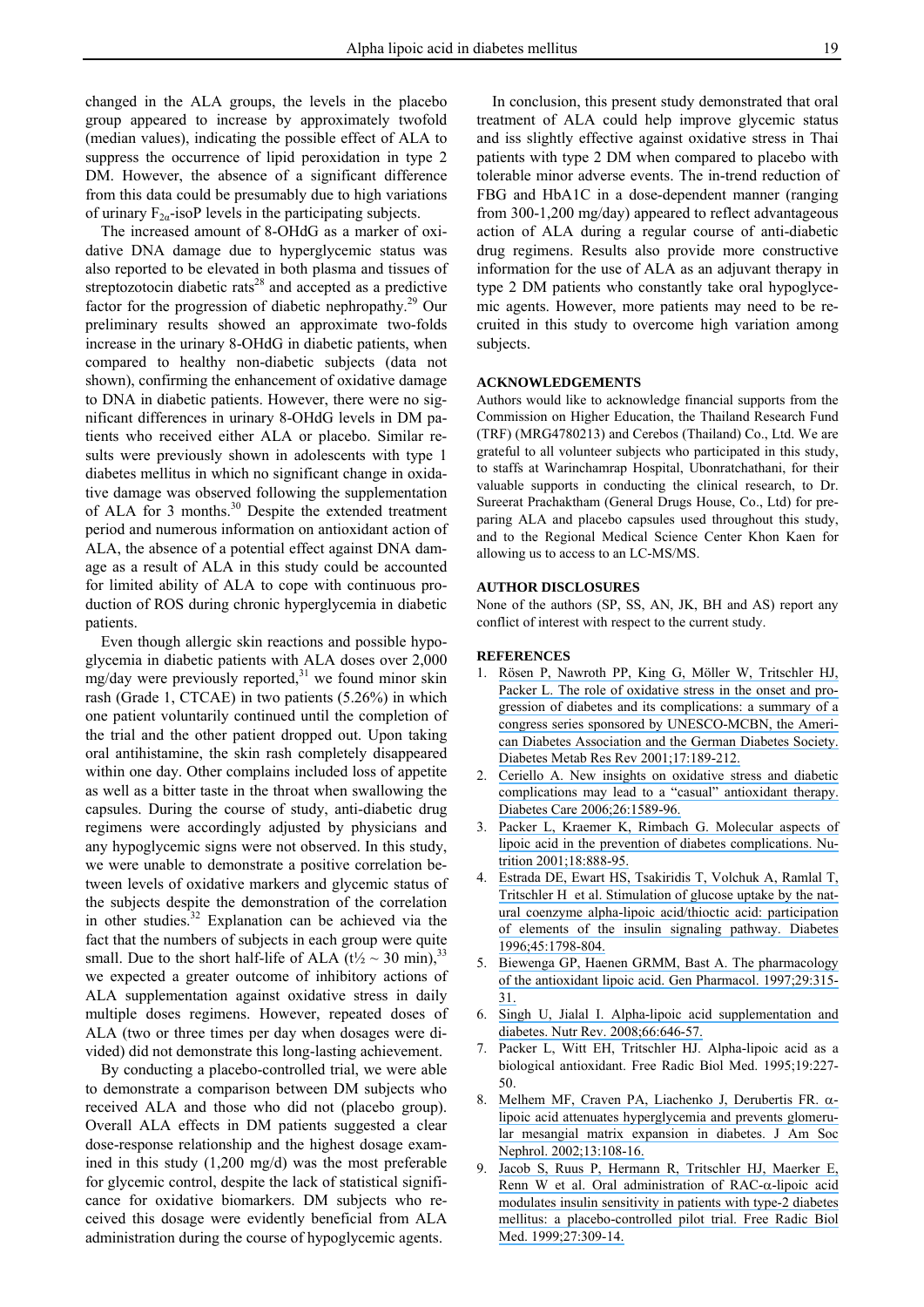- 10. [Evans JL, Goldfine ID. Alpha-lipoic acid: a multifunctional](https://www.researchgate.net/publication/11875679_a-Lipoic_Acid_A_Multifunctional_Antioxidant_That_Improves_Insulin_Sensitivity_in_Patients_with_Type_2_Diabetes?el=1_x_8&enrichId=rgreq-b9e146b9-b45c-45b7-9778-77e0fcb910e2&enrichSource=Y292ZXJQYWdlOzIyMTg3MDUyODtBUzoyMzg5NDA4NTA0ODcyOTdAMTQzMzk3OTM0Njc5OA==) [antioxidant that improves insulin sensitivity in patients with](https://www.researchgate.net/publication/11875679_a-Lipoic_Acid_A_Multifunctional_Antioxidant_That_Improves_Insulin_Sensitivity_in_Patients_with_Type_2_Diabetes?el=1_x_8&enrichId=rgreq-b9e146b9-b45c-45b7-9778-77e0fcb910e2&enrichSource=Y292ZXJQYWdlOzIyMTg3MDUyODtBUzoyMzg5NDA4NTA0ODcyOTdAMTQzMzk3OTM0Njc5OA==) [type 2 diabetes. Diabetes Technol Ther. 2000;2:401-13.](https://www.researchgate.net/publication/11875679_a-Lipoic_Acid_A_Multifunctional_Antioxidant_That_Improves_Insulin_Sensitivity_in_Patients_with_Type_2_Diabetes?el=1_x_8&enrichId=rgreq-b9e146b9-b45c-45b7-9778-77e0fcb910e2&enrichSource=Y292ZXJQYWdlOzIyMTg3MDUyODtBUzoyMzg5NDA4NTA0ODcyOTdAMTQzMzk3OTM0Njc5OA==)
- 11. [Kamenova P. Improvement of insulin sensitivity in patients](https://www.researchgate.net/publication/6620936_Improvement_of_insulin_sensitivity_in_patients_with_type_2_diabetes_mellitus_after_oral_administration_of_alpha-lipoic_acid?el=1_x_8&enrichId=rgreq-b9e146b9-b45c-45b7-9778-77e0fcb910e2&enrichSource=Y292ZXJQYWdlOzIyMTg3MDUyODtBUzoyMzg5NDA4NTA0ODcyOTdAMTQzMzk3OTM0Njc5OA==) [with type 2 diabetes mellitus after oral administration of al](https://www.researchgate.net/publication/6620936_Improvement_of_insulin_sensitivity_in_patients_with_type_2_diabetes_mellitus_after_oral_administration_of_alpha-lipoic_acid?el=1_x_8&enrichId=rgreq-b9e146b9-b45c-45b7-9778-77e0fcb910e2&enrichSource=Y292ZXJQYWdlOzIyMTg3MDUyODtBUzoyMzg5NDA4NTA0ODcyOTdAMTQzMzk3OTM0Njc5OA==)[pha-lipoic acid. Hormones \(Athens\). 2006;5:251-8.](https://www.researchgate.net/publication/6620936_Improvement_of_insulin_sensitivity_in_patients_with_type_2_diabetes_mellitus_after_oral_administration_of_alpha-lipoic_acid?el=1_x_8&enrichId=rgreq-b9e146b9-b45c-45b7-9778-77e0fcb910e2&enrichSource=Y292ZXJQYWdlOzIyMTg3MDUyODtBUzoyMzg5NDA4NTA0ODcyOTdAMTQzMzk3OTM0Njc5OA==)
- 12. [Borcea V, Nourooz-Zadeh J, Wolff SP, Klevesath M, Hof](https://www.researchgate.net/publication/12896941_a-Lipoic_acid_decreases_oxidative_stress_even_in_diabetic_patients_with_poor_glycemic_control_and_albuminuria?el=1_x_8&enrichId=rgreq-b9e146b9-b45c-45b7-9778-77e0fcb910e2&enrichSource=Y292ZXJQYWdlOzIyMTg3MDUyODtBUzoyMzg5NDA4NTA0ODcyOTdAMTQzMzk3OTM0Njc5OA==)mann M, Urich H et al. α[-lipoic acid decreases oxidative](https://www.researchgate.net/publication/12896941_a-Lipoic_acid_decreases_oxidative_stress_even_in_diabetic_patients_with_poor_glycemic_control_and_albuminuria?el=1_x_8&enrichId=rgreq-b9e146b9-b45c-45b7-9778-77e0fcb910e2&enrichSource=Y292ZXJQYWdlOzIyMTg3MDUyODtBUzoyMzg5NDA4NTA0ODcyOTdAMTQzMzk3OTM0Njc5OA==) [stress even in diabetic patients with poor glycemic control](https://www.researchgate.net/publication/12896941_a-Lipoic_acid_decreases_oxidative_stress_even_in_diabetic_patients_with_poor_glycemic_control_and_albuminuria?el=1_x_8&enrichId=rgreq-b9e146b9-b45c-45b7-9778-77e0fcb910e2&enrichSource=Y292ZXJQYWdlOzIyMTg3MDUyODtBUzoyMzg5NDA4NTA0ODcyOTdAMTQzMzk3OTM0Njc5OA==) [and albuminuria. Free Rad Biol Med. 1999;22:1495-500.](https://www.researchgate.net/publication/12896941_a-Lipoic_acid_decreases_oxidative_stress_even_in_diabetic_patients_with_poor_glycemic_control_and_albuminuria?el=1_x_8&enrichId=rgreq-b9e146b9-b45c-45b7-9778-77e0fcb910e2&enrichSource=Y292ZXJQYWdlOzIyMTg3MDUyODtBUzoyMzg5NDA4NTA0ODcyOTdAMTQzMzk3OTM0Njc5OA==)
- 13. [Morcos M, Borcea V, Isermann B, Gehrke S, Ehret T, Hen](https://www.researchgate.net/publication/251820213_Effect_of_a-lipoic_acid_on_the_progression_of_endothelial_cell_damage_and_albuminuria_in_patients_with_diabetes_mellitus_An_exploratory_study?el=1_x_8&enrichId=rgreq-b9e146b9-b45c-45b7-9778-77e0fcb910e2&enrichSource=Y292ZXJQYWdlOzIyMTg3MDUyODtBUzoyMzg5NDA4NTA0ODcyOTdAMTQzMzk3OTM0Njc5OA==)kel M et al. Effect of  $\alpha$ [-lipoic acid on the progression of en](https://www.researchgate.net/publication/251820213_Effect_of_a-lipoic_acid_on_the_progression_of_endothelial_cell_damage_and_albuminuria_in_patients_with_diabetes_mellitus_An_exploratory_study?el=1_x_8&enrichId=rgreq-b9e146b9-b45c-45b7-9778-77e0fcb910e2&enrichSource=Y292ZXJQYWdlOzIyMTg3MDUyODtBUzoyMzg5NDA4NTA0ODcyOTdAMTQzMzk3OTM0Njc5OA==)[dothelial cell damage and albuminuria in patients with dia](https://www.researchgate.net/publication/251820213_Effect_of_a-lipoic_acid_on_the_progression_of_endothelial_cell_damage_and_albuminuria_in_patients_with_diabetes_mellitus_An_exploratory_study?el=1_x_8&enrichId=rgreq-b9e146b9-b45c-45b7-9778-77e0fcb910e2&enrichSource=Y292ZXJQYWdlOzIyMTg3MDUyODtBUzoyMzg5NDA4NTA0ODcyOTdAMTQzMzk3OTM0Njc5OA==)[betes mellitus: an exploratory study. Diabetes Res Clin Pr.](https://www.researchgate.net/publication/251820213_Effect_of_a-lipoic_acid_on_the_progression_of_endothelial_cell_damage_and_albuminuria_in_patients_with_diabetes_mellitus_An_exploratory_study?el=1_x_8&enrichId=rgreq-b9e146b9-b45c-45b7-9778-77e0fcb910e2&enrichSource=Y292ZXJQYWdlOzIyMTg3MDUyODtBUzoyMzg5NDA4NTA0ODcyOTdAMTQzMzk3OTM0Njc5OA==) [2001;52:175-83.](https://www.researchgate.net/publication/251820213_Effect_of_a-lipoic_acid_on_the_progression_of_endothelial_cell_damage_and_albuminuria_in_patients_with_diabetes_mellitus_An_exploratory_study?el=1_x_8&enrichId=rgreq-b9e146b9-b45c-45b7-9778-77e0fcb910e2&enrichSource=Y292ZXJQYWdlOzIyMTg3MDUyODtBUzoyMzg5NDA4NTA0ODcyOTdAMTQzMzk3OTM0Njc5OA==)
- 14. [Gianturco V, Bellomo A., D'Ottavio E, Formosa V, Iori A,](https://www.researchgate.net/publication/38017820_Impact_of_therapy_with_alpha-lipoic_acid_ALA_on_the_oxidative_stress_in_the_controlled_NIDDM_a_possible_preventive_way_against_the_organ_dysfunction?el=1_x_8&enrichId=rgreq-b9e146b9-b45c-45b7-9778-77e0fcb910e2&enrichSource=Y292ZXJQYWdlOzIyMTg3MDUyODtBUzoyMzg5NDA4NTA0ODcyOTdAMTQzMzk3OTM0Njc5OA==) [Mancinella M et al. Impact of therapy with alpha-lipoic acid](https://www.researchgate.net/publication/38017820_Impact_of_therapy_with_alpha-lipoic_acid_ALA_on_the_oxidative_stress_in_the_controlled_NIDDM_a_possible_preventive_way_against_the_organ_dysfunction?el=1_x_8&enrichId=rgreq-b9e146b9-b45c-45b7-9778-77e0fcb910e2&enrichSource=Y292ZXJQYWdlOzIyMTg3MDUyODtBUzoyMzg5NDA4NTA0ODcyOTdAMTQzMzk3OTM0Njc5OA==) [\(ALA\) on the oxidative stress in the controlled NIDDM: a](https://www.researchgate.net/publication/38017820_Impact_of_therapy_with_alpha-lipoic_acid_ALA_on_the_oxidative_stress_in_the_controlled_NIDDM_a_possible_preventive_way_against_the_organ_dysfunction?el=1_x_8&enrichId=rgreq-b9e146b9-b45c-45b7-9778-77e0fcb910e2&enrichSource=Y292ZXJQYWdlOzIyMTg3MDUyODtBUzoyMzg5NDA4NTA0ODcyOTdAMTQzMzk3OTM0Njc5OA==) [possible preventive way against the organ dysfunction?](https://www.researchgate.net/publication/38017820_Impact_of_therapy_with_alpha-lipoic_acid_ALA_on_the_oxidative_stress_in_the_controlled_NIDDM_a_possible_preventive_way_against_the_organ_dysfunction?el=1_x_8&enrichId=rgreq-b9e146b9-b45c-45b7-9778-77e0fcb910e2&enrichSource=Y292ZXJQYWdlOzIyMTg3MDUyODtBUzoyMzg5NDA4NTA0ODcyOTdAMTQzMzk3OTM0Njc5OA==) [Arch Gerontol Geriatr. 2009;49:129-33.](https://www.researchgate.net/publication/38017820_Impact_of_therapy_with_alpha-lipoic_acid_ALA_on_the_oxidative_stress_in_the_controlled_NIDDM_a_possible_preventive_way_against_the_organ_dysfunction?el=1_x_8&enrichId=rgreq-b9e146b9-b45c-45b7-9778-77e0fcb910e2&enrichSource=Y292ZXJQYWdlOzIyMTg3MDUyODtBUzoyMzg5NDA4NTA0ODcyOTdAMTQzMzk3OTM0Njc5OA==)
- 15. Huang EA, Gitelman SE. The effect of oral alpha-lipoic acid on oxidative stress in adolescents with type 1 diabetes mellitus. Pefiatr Diabetes. 2008;9:69-73.
- 16. Alpha lipoic acid. In: The United State Pharmacopeia and The National Formulary (USP26 NF21). Toronto: Webcom Limited; 2001:p. 2783.
- 17. Liang Y, Wei P, Duke RW, Reaven PD, Harman M, Cutler RG et al. Quantification of 8-iso-prostaglandin-F2a and 2,3 dinor-8-iso-prostaglandin-F2a in human urine using liquid chromatography-tandem mass spectrometry. Free Radic Biol Med. 2003;34:409-18.
- 18. US. Department of Health and Human Services Food and Drug Administration, Center for Drug Evaluation and Research (CDER), Center for Veterinary Medicine (CVM). Guideline for Industry Bioanalytical Method Validation. 2001 [cited 2008/6/01]; Available from: http://www.fda.gov /downloads/drugs/guidancecomplianceregulatoryinformatio n/guidances/ucm070107.pdf
- 19. Cancer Therapy Evaluation Program. Common Toxicity Criteria for Adverse Events, Version 3.0. DCTD, NCI, NIH, DHHS. 2006 [cited 2008/6/01]; Available from: http://ctep.cancer.gov/protocolDevelopment/electronic\_appli cations/docs/ctcaev3.pdf.
- 20. [Al-Khalili L, Forsgren M, Kannisto K, Zierath JR, Lö](https://www.researchgate.net/publication/7872720_Enhanced_insulin-stimulated_glycogen_synthesis_in_response_to_insulin_metformin_or_rosiglitazone_is_associated_with_increased_mRNA_expression_of_GLUT4_and_peroxisomal_proliferator_activator_receptor_g?el=1_x_8&enrichId=rgreq-b9e146b9-b45c-45b7-9778-77e0fcb910e2&enrichSource=Y292ZXJQYWdlOzIyMTg3MDUyODtBUzoyMzg5NDA4NTA0ODcyOTdAMTQzMzk3OTM0Njc5OA==)[nnqvist F, Krook A. Enhanced insulin-stimulated glycogen](https://www.researchgate.net/publication/7872720_Enhanced_insulin-stimulated_glycogen_synthesis_in_response_to_insulin_metformin_or_rosiglitazone_is_associated_with_increased_mRNA_expression_of_GLUT4_and_peroxisomal_proliferator_activator_receptor_g?el=1_x_8&enrichId=rgreq-b9e146b9-b45c-45b7-9778-77e0fcb910e2&enrichSource=Y292ZXJQYWdlOzIyMTg3MDUyODtBUzoyMzg5NDA4NTA0ODcyOTdAMTQzMzk3OTM0Njc5OA==) [synthesis in response to insulin, metformin or rosiglitazone](https://www.researchgate.net/publication/7872720_Enhanced_insulin-stimulated_glycogen_synthesis_in_response_to_insulin_metformin_or_rosiglitazone_is_associated_with_increased_mRNA_expression_of_GLUT4_and_peroxisomal_proliferator_activator_receptor_g?el=1_x_8&enrichId=rgreq-b9e146b9-b45c-45b7-9778-77e0fcb910e2&enrichSource=Y292ZXJQYWdlOzIyMTg3MDUyODtBUzoyMzg5NDA4NTA0ODcyOTdAMTQzMzk3OTM0Njc5OA==) [is associated with increased mRNA expression of GLUT4](https://www.researchgate.net/publication/7872720_Enhanced_insulin-stimulated_glycogen_synthesis_in_response_to_insulin_metformin_or_rosiglitazone_is_associated_with_increased_mRNA_expression_of_GLUT4_and_peroxisomal_proliferator_activator_receptor_g?el=1_x_8&enrichId=rgreq-b9e146b9-b45c-45b7-9778-77e0fcb910e2&enrichSource=Y292ZXJQYWdlOzIyMTg3MDUyODtBUzoyMzg5NDA4NTA0ODcyOTdAMTQzMzk3OTM0Njc5OA==) [and peroxisomal proliferators activator receptor gamma co](https://www.researchgate.net/publication/7872720_Enhanced_insulin-stimulated_glycogen_synthesis_in_response_to_insulin_metformin_or_rosiglitazone_is_associated_with_increased_mRNA_expression_of_GLUT4_and_peroxisomal_proliferator_activator_receptor_g?el=1_x_8&enrichId=rgreq-b9e146b9-b45c-45b7-9778-77e0fcb910e2&enrichSource=Y292ZXJQYWdlOzIyMTg3MDUyODtBUzoyMzg5NDA4NTA0ODcyOTdAMTQzMzk3OTM0Njc5OA==)[activator 1. Diabetologia. 2005;48:1173-9.](https://www.researchgate.net/publication/7872720_Enhanced_insulin-stimulated_glycogen_synthesis_in_response_to_insulin_metformin_or_rosiglitazone_is_associated_with_increased_mRNA_expression_of_GLUT4_and_peroxisomal_proliferator_activator_receptor_g?el=1_x_8&enrichId=rgreq-b9e146b9-b45c-45b7-9778-77e0fcb910e2&enrichSource=Y292ZXJQYWdlOzIyMTg3MDUyODtBUzoyMzg5NDA4NTA0ODcyOTdAMTQzMzk3OTM0Njc5OA==)
- 21. [Khamaisi M, Potashnik R, Tirosh A, Bemshchak E, Rudich](https://www.researchgate.net/publication/223751726_Lipoic_acid_reduces_glycemia_and_increases_muscle_GLUT4_content_in_streptozotocin-diabetic_rats?el=1_x_8&enrichId=rgreq-b9e146b9-b45c-45b7-9778-77e0fcb910e2&enrichSource=Y292ZXJQYWdlOzIyMTg3MDUyODtBUzoyMzg5NDA4NTA0ODcyOTdAMTQzMzk3OTM0Njc5OA==) [A, Tritschler H et al. Lipoic acid reduces glycemia and in](https://www.researchgate.net/publication/223751726_Lipoic_acid_reduces_glycemia_and_increases_muscle_GLUT4_content_in_streptozotocin-diabetic_rats?el=1_x_8&enrichId=rgreq-b9e146b9-b45c-45b7-9778-77e0fcb910e2&enrichSource=Y292ZXJQYWdlOzIyMTg3MDUyODtBUzoyMzg5NDA4NTA0ODcyOTdAMTQzMzk3OTM0Njc5OA==)[creases muscle GLUT4 content in streptozotocin-diabetic](https://www.researchgate.net/publication/223751726_Lipoic_acid_reduces_glycemia_and_increases_muscle_GLUT4_content_in_streptozotocin-diabetic_rats?el=1_x_8&enrichId=rgreq-b9e146b9-b45c-45b7-9778-77e0fcb910e2&enrichSource=Y292ZXJQYWdlOzIyMTg3MDUyODtBUzoyMzg5NDA4NTA0ODcyOTdAMTQzMzk3OTM0Njc5OA==) [rats. Metabolism. 1997;46:763-8.](https://www.researchgate.net/publication/223751726_Lipoic_acid_reduces_glycemia_and_increases_muscle_GLUT4_content_in_streptozotocin-diabetic_rats?el=1_x_8&enrichId=rgreq-b9e146b9-b45c-45b7-9778-77e0fcb910e2&enrichSource=Y292ZXJQYWdlOzIyMTg3MDUyODtBUzoyMzg5NDA4NTA0ODcyOTdAMTQzMzk3OTM0Njc5OA==)
- 22. Melhem MF, Carven PA, Derubertis FR. Effects of dietary supplementation of  $\alpha$ -lipoic acid on early glomerular injury in diabetes mellitus. J Am Soc Nephrol. 2001;12:124-33.
- 23. [Yaworsky K, Somwar R, Ramlal T, Tritschler HJ, Klip A.](https://www.researchgate.net/publication/245792191_Engagement_of_the_insulin-sensitive_pathway_in_the_stimulation_of_glucose_transport_by_a_-lipoic_acid_in_3T3-L1_adipocytes?el=1_x_8&enrichId=rgreq-b9e146b9-b45c-45b7-9778-77e0fcb910e2&enrichSource=Y292ZXJQYWdlOzIyMTg3MDUyODtBUzoyMzg5NDA4NTA0ODcyOTdAMTQzMzk3OTM0Njc5OA==) [Engagement of the insulin-sensitive pathway in the stimula](https://www.researchgate.net/publication/245792191_Engagement_of_the_insulin-sensitive_pathway_in_the_stimulation_of_glucose_transport_by_a_-lipoic_acid_in_3T3-L1_adipocytes?el=1_x_8&enrichId=rgreq-b9e146b9-b45c-45b7-9778-77e0fcb910e2&enrichSource=Y292ZXJQYWdlOzIyMTg3MDUyODtBUzoyMzg5NDA4NTA0ODcyOTdAMTQzMzk3OTM0Njc5OA==)[tion of glucose transporter by alpha-lipoic acid in 3T3-L1](https://www.researchgate.net/publication/245792191_Engagement_of_the_insulin-sensitive_pathway_in_the_stimulation_of_glucose_transport_by_a_-lipoic_acid_in_3T3-L1_adipocytes?el=1_x_8&enrichId=rgreq-b9e146b9-b45c-45b7-9778-77e0fcb910e2&enrichSource=Y292ZXJQYWdlOzIyMTg3MDUyODtBUzoyMzg5NDA4NTA0ODcyOTdAMTQzMzk3OTM0Njc5OA==) [adipocytes. Diabetologia. 2000;43:294-303.](https://www.researchgate.net/publication/245792191_Engagement_of_the_insulin-sensitive_pathway_in_the_stimulation_of_glucose_transport_by_a_-lipoic_acid_in_3T3-L1_adipocytes?el=1_x_8&enrichId=rgreq-b9e146b9-b45c-45b7-9778-77e0fcb910e2&enrichSource=Y292ZXJQYWdlOzIyMTg3MDUyODtBUzoyMzg5NDA4NTA0ODcyOTdAMTQzMzk3OTM0Njc5OA==)
- 24. [Xiang GD, Sun HL, Zhao LS, Hou J, Yue L, Xu L. The](https://www.researchgate.net/publication/5778511_The_antioxidant_alpha-lipoic_acid_improves_endothelial_dysfunction_induced_by_acute_hyperglycemia_during_OGTT_in_impaired_glucose_tolerance?el=1_x_8&enrichId=rgreq-b9e146b9-b45c-45b7-9778-77e0fcb910e2&enrichSource=Y292ZXJQYWdlOzIyMTg3MDUyODtBUzoyMzg5NDA4NTA0ODcyOTdAMTQzMzk3OTM0Njc5OA==) [antioxidant alpha-lipoic acid improves endothelial dysfunc](https://www.researchgate.net/publication/5778511_The_antioxidant_alpha-lipoic_acid_improves_endothelial_dysfunction_induced_by_acute_hyperglycemia_during_OGTT_in_impaired_glucose_tolerance?el=1_x_8&enrichId=rgreq-b9e146b9-b45c-45b7-9778-77e0fcb910e2&enrichSource=Y292ZXJQYWdlOzIyMTg3MDUyODtBUzoyMzg5NDA4NTA0ODcyOTdAMTQzMzk3OTM0Njc5OA==)[tion induced by acute hyperglycemia during OGTT in im](https://www.researchgate.net/publication/5778511_The_antioxidant_alpha-lipoic_acid_improves_endothelial_dysfunction_induced_by_acute_hyperglycemia_during_OGTT_in_impaired_glucose_tolerance?el=1_x_8&enrichId=rgreq-b9e146b9-b45c-45b7-9778-77e0fcb910e2&enrichSource=Y292ZXJQYWdlOzIyMTg3MDUyODtBUzoyMzg5NDA4NTA0ODcyOTdAMTQzMzk3OTM0Njc5OA==)[paired glucose tolerance. Clin Endocrinol \(Oxf\). 2008;68:](https://www.researchgate.net/publication/5778511_The_antioxidant_alpha-lipoic_acid_improves_endothelial_dysfunction_induced_by_acute_hyperglycemia_during_OGTT_in_impaired_glucose_tolerance?el=1_x_8&enrichId=rgreq-b9e146b9-b45c-45b7-9778-77e0fcb910e2&enrichSource=Y292ZXJQYWdlOzIyMTg3MDUyODtBUzoyMzg5NDA4NTA0ODcyOTdAMTQzMzk3OTM0Njc5OA==) [716-23.](https://www.researchgate.net/publication/5778511_The_antioxidant_alpha-lipoic_acid_improves_endothelial_dysfunction_induced_by_acute_hyperglycemia_during_OGTT_in_impaired_glucose_tolerance?el=1_x_8&enrichId=rgreq-b9e146b9-b45c-45b7-9778-77e0fcb910e2&enrichSource=Y292ZXJQYWdlOzIyMTg3MDUyODtBUzoyMzg5NDA4NTA0ODcyOTdAMTQzMzk3OTM0Njc5OA==)
- 25. [Hahm JR, Kim B-J, Kim K-W. Clinical experience with](https://www.researchgate.net/publication/8584126_Clinical_experience_with_thioctacid_thioctic_acid_in_the_treatment_of_distal_symmetric_polyneuropathy_in_Korean_diabetic_patients?el=1_x_8&enrichId=rgreq-b9e146b9-b45c-45b7-9778-77e0fcb910e2&enrichSource=Y292ZXJQYWdlOzIyMTg3MDUyODtBUzoyMzg5NDA4NTA0ODcyOTdAMTQzMzk3OTM0Njc5OA==)  [thioctacid \(thioctic acid\) in the treatment of distal symmetric](https://www.researchgate.net/publication/8584126_Clinical_experience_with_thioctacid_thioctic_acid_in_the_treatment_of_distal_symmetric_polyneuropathy_in_Korean_diabetic_patients?el=1_x_8&enrichId=rgreq-b9e146b9-b45c-45b7-9778-77e0fcb910e2&enrichSource=Y292ZXJQYWdlOzIyMTg3MDUyODtBUzoyMzg5NDA4NTA0ODcyOTdAMTQzMzk3OTM0Njc5OA==)  [polyneuropathy in Korean diabetic patients. J Diabetes](https://www.researchgate.net/publication/8584126_Clinical_experience_with_thioctacid_thioctic_acid_in_the_treatment_of_distal_symmetric_polyneuropathy_in_Korean_diabetic_patients?el=1_x_8&enrichId=rgreq-b9e146b9-b45c-45b7-9778-77e0fcb910e2&enrichSource=Y292ZXJQYWdlOzIyMTg3MDUyODtBUzoyMzg5NDA4NTA0ODcyOTdAMTQzMzk3OTM0Njc5OA==)  Compl. [2004;18:79-85.](https://www.researchgate.net/publication/8584126_Clinical_experience_with_thioctacid_thioctic_acid_in_the_treatment_of_distal_symmetric_polyneuropathy_in_Korean_diabetic_patients?el=1_x_8&enrichId=rgreq-b9e146b9-b45c-45b7-9778-77e0fcb910e2&enrichSource=Y292ZXJQYWdlOzIyMTg3MDUyODtBUzoyMzg5NDA4NTA0ODcyOTdAMTQzMzk3OTM0Njc5OA==)
- 26. Roberts LJ, morrow JD. Measurement of  $F_2$ -isoprostanes as [an index of oxidative stress in vivo. Free Rad Biol Med.](https://www.researchgate.net/publication/290131398_Measurement_of_F2-isoprostanes_as_an_index_of_oxidative_stress_in_vivo?el=1_x_8&enrichId=rgreq-b9e146b9-b45c-45b7-9778-77e0fcb910e2&enrichSource=Y292ZXJQYWdlOzIyMTg3MDUyODtBUzoyMzg5NDA4NTA0ODcyOTdAMTQzMzk3OTM0Njc5OA==)  [2000;28:505-13.](https://www.researchgate.net/publication/290131398_Measurement_of_F2-isoprostanes_as_an_index_of_oxidative_stress_in_vivo?el=1_x_8&enrichId=rgreq-b9e146b9-b45c-45b7-9778-77e0fcb910e2&enrichSource=Y292ZXJQYWdlOzIyMTg3MDUyODtBUzoyMzg5NDA4NTA0ODcyOTdAMTQzMzk3OTM0Njc5OA==)
- 27. Feillet-Coudray C, Choné F, Michel F, Rock E, Thiéblot P, Rayssiguier Y et al. Divergence in plasmatic and urinary isoprostane levels in type 2 diabetes. Clin Chim Acta. 2002;  $324.25 - 30$
- 28. [Park KS, Kim JH, Kim KS, Kim JM, Kim SK, Choi JY et al.](https://www.researchgate.net/publication/11632804_Effects_of_Insulin_and_Antioxidant_on_Plasma_8-Hydroxyguanine_and_Tissue_8-Hydroxydeoxyguanosine_in_Streptozotocin-Induced_Diabetic_Rats?el=1_x_8&enrichId=rgreq-b9e146b9-b45c-45b7-9778-77e0fcb910e2&enrichSource=Y292ZXJQYWdlOzIyMTg3MDUyODtBUzoyMzg5NDA4NTA0ODcyOTdAMTQzMzk3OTM0Njc5OA==)  [Effects of insulin and antioxidant on plasma 8](https://www.researchgate.net/publication/11632804_Effects_of_Insulin_and_Antioxidant_on_Plasma_8-Hydroxyguanine_and_Tissue_8-Hydroxydeoxyguanosine_in_Streptozotocin-Induced_Diabetic_Rats?el=1_x_8&enrichId=rgreq-b9e146b9-b45c-45b7-9778-77e0fcb910e2&enrichSource=Y292ZXJQYWdlOzIyMTg3MDUyODtBUzoyMzg5NDA4NTA0ODcyOTdAMTQzMzk3OTM0Njc5OA==) [hydroxyguanine and tissue 8-hydroxydeoxyguanosine in](https://www.researchgate.net/publication/11632804_Effects_of_Insulin_and_Antioxidant_on_Plasma_8-Hydroxyguanine_and_Tissue_8-Hydroxydeoxyguanosine_in_Streptozotocin-Induced_Diabetic_Rats?el=1_x_8&enrichId=rgreq-b9e146b9-b45c-45b7-9778-77e0fcb910e2&enrichSource=Y292ZXJQYWdlOzIyMTg3MDUyODtBUzoyMzg5NDA4NTA0ODcyOTdAMTQzMzk3OTM0Njc5OA==)  [streptozotocin-induced diabetic rats. Diabetes. 2001;50:](https://www.researchgate.net/publication/11632804_Effects_of_Insulin_and_Antioxidant_on_Plasma_8-Hydroxyguanine_and_Tissue_8-Hydroxydeoxyguanosine_in_Streptozotocin-Induced_Diabetic_Rats?el=1_x_8&enrichId=rgreq-b9e146b9-b45c-45b7-9778-77e0fcb910e2&enrichSource=Y292ZXJQYWdlOzIyMTg3MDUyODtBUzoyMzg5NDA4NTA0ODcyOTdAMTQzMzk3OTM0Njc5OA==) [2837-41.](https://www.researchgate.net/publication/11632804_Effects_of_Insulin_and_Antioxidant_on_Plasma_8-Hydroxyguanine_and_Tissue_8-Hydroxydeoxyguanosine_in_Streptozotocin-Induced_Diabetic_Rats?el=1_x_8&enrichId=rgreq-b9e146b9-b45c-45b7-9778-77e0fcb910e2&enrichSource=Y292ZXJQYWdlOzIyMTg3MDUyODtBUzoyMzg5NDA4NTA0ODcyOTdAMTQzMzk3OTM0Njc5OA==)
- 29. [Hinokio Y, Suzuki S, Hirai M, Suzuki C, Suzuki M, Toyota](https://www.researchgate.net/publication/11270235_Urinary_excretion_of_8-oxo-7_8-dihydro-2) [T. Urinary excretion of 8-0xo-7,8-dihydro-2'-deoxy](https://www.researchgate.net/publication/11270235_Urinary_excretion_of_8-oxo-7_8-dihydro-2)[guanosine as a predictor of the development of diabetic](https://www.researchgate.net/publication/11270235_Urinary_excretion_of_8-oxo-7_8-dihydro-2) [nephropathy. Diabetologia. 2002;45:877-82.](https://www.researchgate.net/publication/11270235_Urinary_excretion_of_8-oxo-7_8-dihydro-2)
- 30. [Huang EA, Gitelman SE. The effect of oral alpha-lipoic acid](https://www.researchgate.net/publication/5631250_The_effect_of_oral_alpha-lipoic_acid_on_oxidative_stress_in_adolescents_with_type_1_diabetes_mellitus?el=1_x_8&enrichId=rgreq-b9e146b9-b45c-45b7-9778-77e0fcb910e2&enrichSource=Y292ZXJQYWdlOzIyMTg3MDUyODtBUzoyMzg5NDA4NTA0ODcyOTdAMTQzMzk3OTM0Njc5OA==)  [on oxidative stress in adolescents with type 1 diabetes melli](https://www.researchgate.net/publication/5631250_The_effect_of_oral_alpha-lipoic_acid_on_oxidative_stress_in_adolescents_with_type_1_diabetes_mellitus?el=1_x_8&enrichId=rgreq-b9e146b9-b45c-45b7-9778-77e0fcb910e2&enrichSource=Y292ZXJQYWdlOzIyMTg3MDUyODtBUzoyMzg5NDA4NTA0ODcyOTdAMTQzMzk3OTM0Njc5OA==)[tus. Ped Diabetes. 2008;9:69-73.](https://www.researchgate.net/publication/5631250_The_effect_of_oral_alpha-lipoic_acid_on_oxidative_stress_in_adolescents_with_type_1_diabetes_mellitus?el=1_x_8&enrichId=rgreq-b9e146b9-b45c-45b7-9778-77e0fcb910e2&enrichSource=Y292ZXJQYWdlOzIyMTg3MDUyODtBUzoyMzg5NDA4NTA0ODcyOTdAMTQzMzk3OTM0Njc5OA==)
- 31. [Evans JL, Heymann CJ, Goldfine ID, Gavin LA, Pharma](https://www.researchgate.net/publication/11414824_Pharmacokinetics_tolerability_and_fructosamine-lowering_effect_of_a_novel_controlled-release_formulation_of_a-lipoic_acid?el=1_x_8&enrichId=rgreq-b9e146b9-b45c-45b7-9778-77e0fcb910e2&enrichSource=Y292ZXJQYWdlOzIyMTg3MDUyODtBUzoyMzg5NDA4NTA0ODcyOTdAMTQzMzk3OTM0Njc5OA==)[cokinetics, tolerability, and fructosamine-lowering effect of](https://www.researchgate.net/publication/11414824_Pharmacokinetics_tolerability_and_fructosamine-lowering_effect_of_a_novel_controlled-release_formulation_of_a-lipoic_acid?el=1_x_8&enrichId=rgreq-b9e146b9-b45c-45b7-9778-77e0fcb910e2&enrichSource=Y292ZXJQYWdlOzIyMTg3MDUyODtBUzoyMzg5NDA4NTA0ODcyOTdAMTQzMzk3OTM0Njc5OA==) [a novel, controlled-release formulation of alpha-lipoic acid.](https://www.researchgate.net/publication/11414824_Pharmacokinetics_tolerability_and_fructosamine-lowering_effect_of_a_novel_controlled-release_formulation_of_a-lipoic_acid?el=1_x_8&enrichId=rgreq-b9e146b9-b45c-45b7-9778-77e0fcb910e2&enrichSource=Y292ZXJQYWdlOzIyMTg3MDUyODtBUzoyMzg5NDA4NTA0ODcyOTdAMTQzMzk3OTM0Njc5OA==) [Endocr Pract. 2002;8:29-35.](https://www.researchgate.net/publication/11414824_Pharmacokinetics_tolerability_and_fructosamine-lowering_effect_of_a_novel_controlled-release_formulation_of_a-lipoic_acid?el=1_x_8&enrichId=rgreq-b9e146b9-b45c-45b7-9778-77e0fcb910e2&enrichSource=Y292ZXJQYWdlOzIyMTg3MDUyODtBUzoyMzg5NDA4NTA0ODcyOTdAMTQzMzk3OTM0Njc5OA==)
- 32. [Dong QY, Cui Y, Chen L, Song J, Sun L. Urinary 8](https://www.researchgate.net/publication/5648647_Urinary_8-hydroxydeoxyguanosine_levels_in_diabetic_retinopathy_patients?el=1_x_8&enrichId=rgreq-b9e146b9-b45c-45b7-9778-77e0fcb910e2&enrichSource=Y292ZXJQYWdlOzIyMTg3MDUyODtBUzoyMzg5NDA4NTA0ODcyOTdAMTQzMzk3OTM0Njc5OA==) [hydroxydeoxyguanosine levels in diabetic retinopathy pa](https://www.researchgate.net/publication/5648647_Urinary_8-hydroxydeoxyguanosine_levels_in_diabetic_retinopathy_patients?el=1_x_8&enrichId=rgreq-b9e146b9-b45c-45b7-9778-77e0fcb910e2&enrichSource=Y292ZXJQYWdlOzIyMTg3MDUyODtBUzoyMzg5NDA4NTA0ODcyOTdAMTQzMzk3OTM0Njc5OA==)[tients. Eur J Opthalmol. 2008;18:94-8.](https://www.researchgate.net/publication/5648647_Urinary_8-hydroxydeoxyguanosine_levels_in_diabetic_retinopathy_patients?el=1_x_8&enrichId=rgreq-b9e146b9-b45c-45b7-9778-77e0fcb910e2&enrichSource=Y292ZXJQYWdlOzIyMTg3MDUyODtBUzoyMzg5NDA4NTA0ODcyOTdAMTQzMzk3OTM0Njc5OA==)
- 33. [Teichert J, Hermann R, Ruus P, Preiss R. Plasma kinetics,](https://www.researchgate.net/publication/234026097_Plasma_Kinetics_Metabolism_and_Urinary_Excretion_of_Alpha-Lipoic_Acid_following_Oral_Administration_in_Healthy_Volunteers?el=1_x_8&enrichId=rgreq-b9e146b9-b45c-45b7-9778-77e0fcb910e2&enrichSource=Y292ZXJQYWdlOzIyMTg3MDUyODtBUzoyMzg5NDA4NTA0ODcyOTdAMTQzMzk3OTM0Njc5OA==) [metabolism, and urinary excretion of alpha-lipoic acid fol](https://www.researchgate.net/publication/234026097_Plasma_Kinetics_Metabolism_and_Urinary_Excretion_of_Alpha-Lipoic_Acid_following_Oral_Administration_in_Healthy_Volunteers?el=1_x_8&enrichId=rgreq-b9e146b9-b45c-45b7-9778-77e0fcb910e2&enrichSource=Y292ZXJQYWdlOzIyMTg3MDUyODtBUzoyMzg5NDA4NTA0ODcyOTdAMTQzMzk3OTM0Njc5OA==)[lowing oral administration in healthy volunteers. J Clin](https://www.researchgate.net/publication/234026097_Plasma_Kinetics_Metabolism_and_Urinary_Excretion_of_Alpha-Lipoic_Acid_following_Oral_Administration_in_Healthy_Volunteers?el=1_x_8&enrichId=rgreq-b9e146b9-b45c-45b7-9778-77e0fcb910e2&enrichSource=Y292ZXJQYWdlOzIyMTg3MDUyODtBUzoyMzg5NDA4NTA0ODcyOTdAMTQzMzk3OTM0Njc5OA==) [Pharmacol. 2003;43:1257-67.](https://www.researchgate.net/publication/234026097_Plasma_Kinetics_Metabolism_and_Urinary_Excretion_of_Alpha-Lipoic_Acid_following_Oral_Administration_in_Healthy_Volunteers?el=1_x_8&enrichId=rgreq-b9e146b9-b45c-45b7-9778-77e0fcb910e2&enrichSource=Y292ZXJQYWdlOzIyMTg3MDUyODtBUzoyMzg5NDA4NTA0ODcyOTdAMTQzMzk3OTM0Njc5OA==)